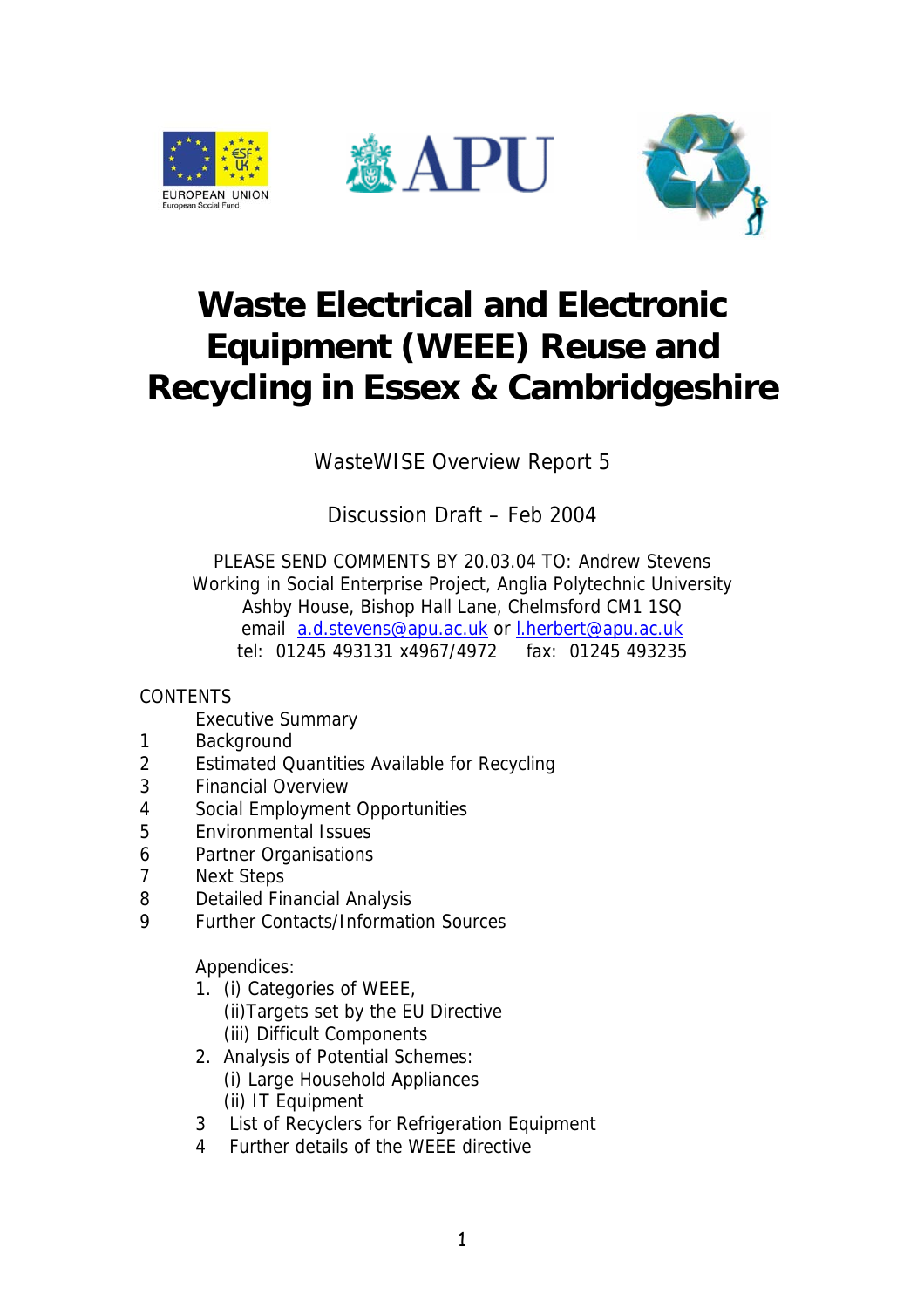





#### **Executive Summary**

- The amount of WEEE produced annually in the UK is not precisely known because collections at CA and other sites are not documented. Estimates based on sales and lifetimes predict that well over 1.1 million tonnes, or around 20 kg per person, will be produced in 2004
- It is estimated that only 49% of WEEE is currently recycled. The proportion re-used is probably only a small fraction of this. For example, large household WEEE, which includes washing machines, cookers and refrigerators, is estimated to be recycled at rate of around 87% but most of it shredded.
- WEEE can comprise highly toxic materials such as mercury, lead and cadmium.
- The EU WEEE directive and its sister RoHS directive provides targets for recycling in the 70-80% range and must be implemented by August 2004.
- A key factor of the directive is producer responsibility for the costs of recycling. Reuse is encouraged in principle but not in practice.
- At present the details of how the Government intends to apply the directives are vague and a crisis many times greater than the 2002 "fridge fiasco" is predicted
- The best opportunities for social enterprises appear at present to be in the collection and processing of large household appliances. Other possibilities include IT equipment and TVs.
- Around 48 people could be employed in Essex and Cambridge and 130 people in the Eastern Region reprocessing the residual 13% of unshredded large household WEEE, provided a fee of ca. £20 per item could be obtained. At least 8 times this number could be employed if 20% of appliances currently shredded were re-used.
- Around 24 people could be employed in Essex and Cambridge and over 65 people in the Eastern Region refurbishing 10% of residual waste commercial and domestic IT equipment, provided a fee of ca. £15 per item could be obtained.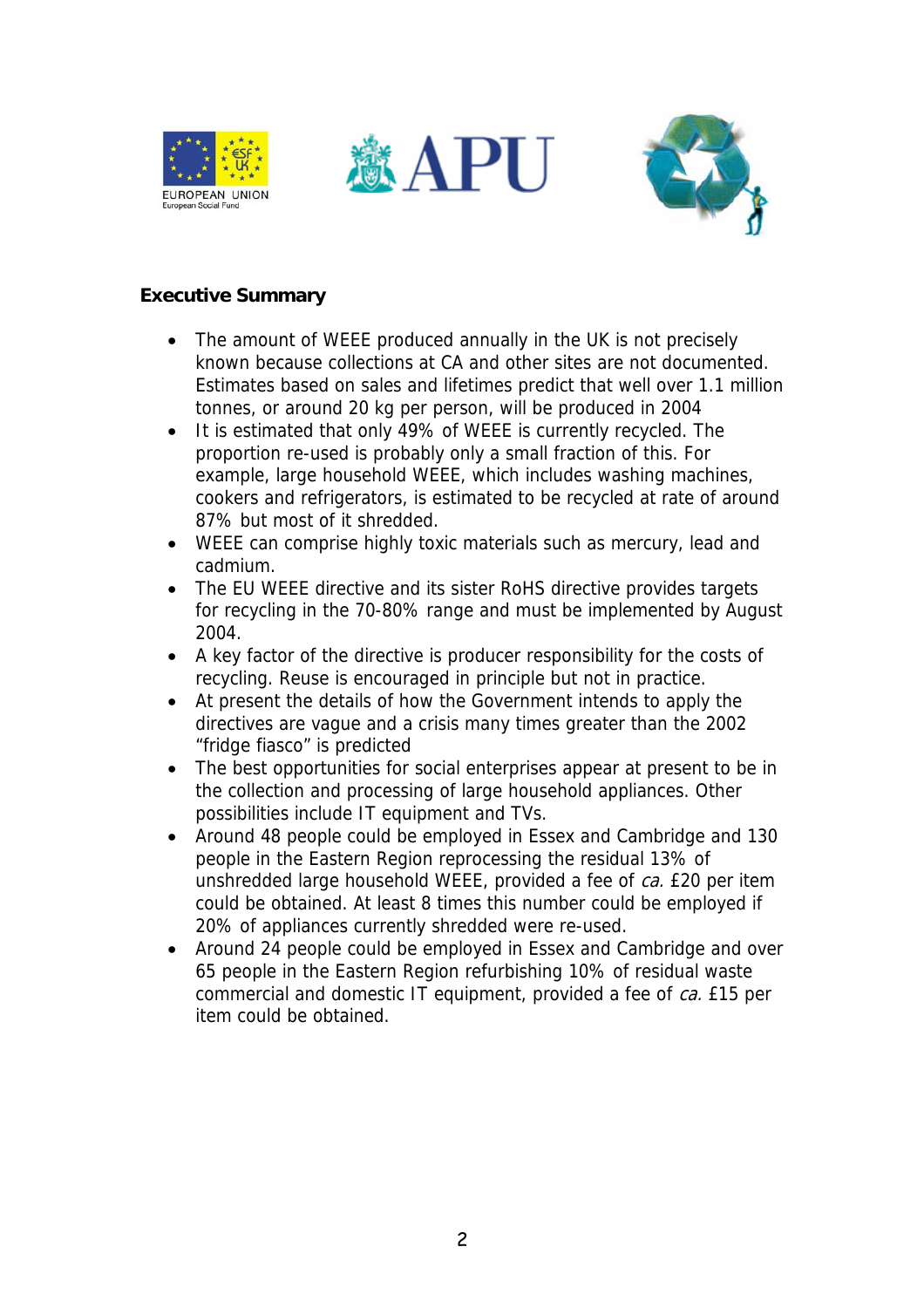





# **1. Background**

Waste Electrical and Electronic Equipment (WEEE) includes a wide range of items including fridges, washing machines, computers, printers, televisions/monitors, radios, telephones, hairdryers, toasters and toys. The various categories are summarised in the Appendix, together with estimated relative percentages. The EU has identified WEEE as a priority waste stream; first because the amount generated is growing rapidly, second because the waste usually contains hazardous substances and third because current recycling levels within the community are relatively low.

The precise amount of WEEE currently produced in the UK is unknown. The Industry Council for Electronic Equipment Recycling (ICER) is presently conducting a survey and intends to publish a report in Spring '04. Until then, the best data comes from the ICER '98 report as summarised by the DTI [1] which is an estimate based on retail sales volumes of electrical and electronic equipment (EEE) and expected lifetimes. This gave a projected figure of 915,000 tonnes for the UK in '98 of which 49% was estimated to be recycled. An annual growth rate of between 4% and 5% was estimated, although this appears to have increased recently as the Environment Agency are now quoting a figure of 8% [2]. Assuming a growth rate of 4%, this would give a projected figure from the 1998 data of 1.070 million tonnes for the UK in 2002, or 18.2 kg per person, roughly in line with the average EU estimate of around 20 kg per person. This would become 1.118 million tonnes by 2004. For a worst-case 8% growth rate since 1998, a figure of 1.452 million tonnes is projected for 2004.

A recent assessment of the capacity of Civic Amenity (CA) sites to separate WEEE by Network Recycling [6] has established that over half of the sites currently collect WEEE, more if refrigeration is included. It is estimated that there is considerable capacity to expand the collection of WEEE at CA sites on the basis of site space alone and that an additional 1 kg per inhabitant per year (kg/inh/yr) could be collected in addition to the 3.5 kg/inh/yr already separated in this way.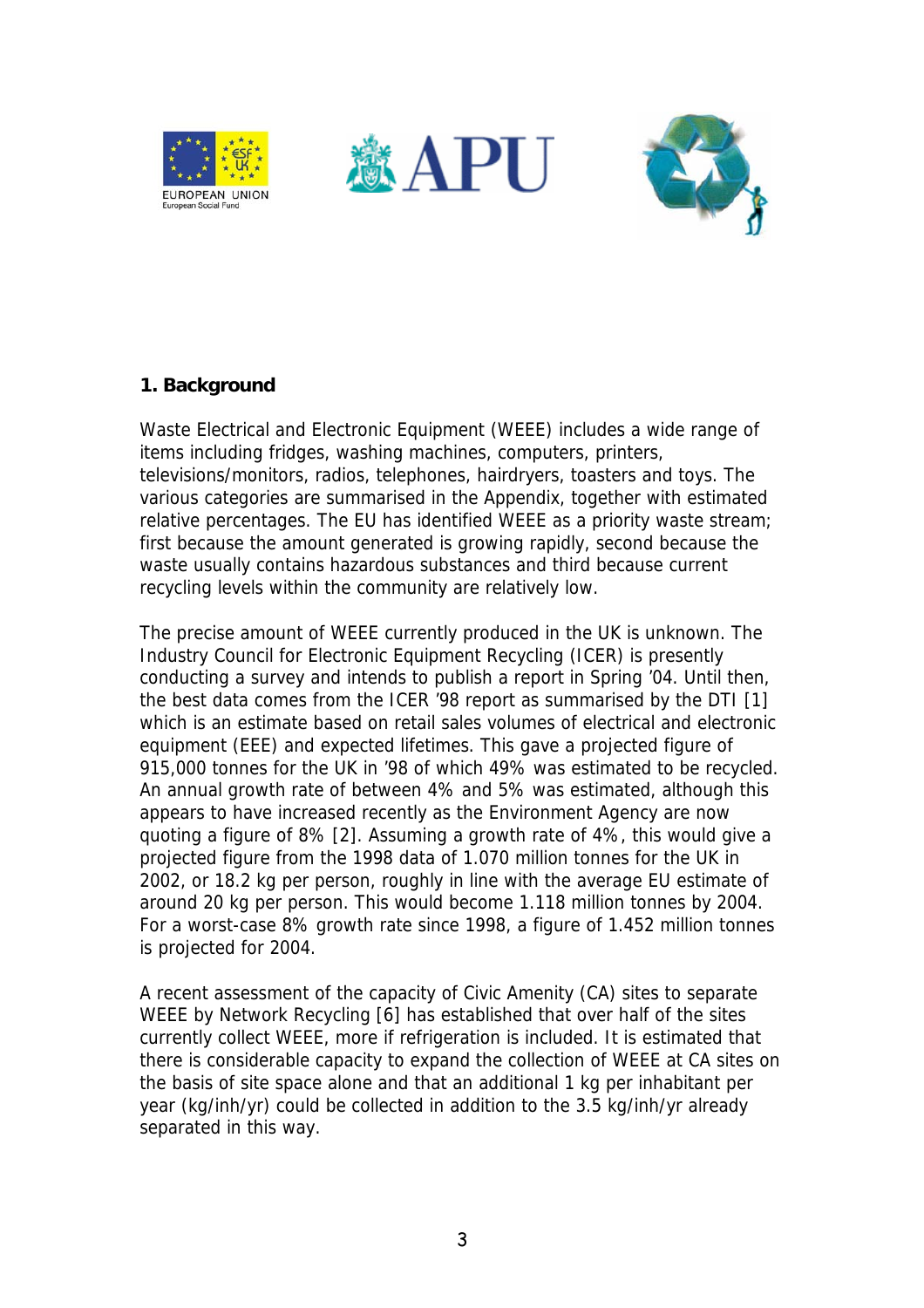





WEEE contains a wide range of toxic substances including lead, mercury, cadmium, chromium VI, polybrominated biphenyls (PBPs) and polybrominated diphenyl ethers (PBDEs) [1-4]. The aim of the EU WEEE directive is to improve the environment by progressively reducing the amounts of WEEE that is landfilled by reducing the toxicity of new EEE. More generally, the directive aims to improve the environmental performance of all operators involved in the life cycle of WEEE.

The WEEE directive was signed by all member states in February '03 [13]. It produces a framework for dealing with the waste, a timetable for implementation and recycling/recovery targets. The document is complex key points are summarised below. A daughter directive for the Reduction of Hazardous Substances in electrical and electronic products (RoHS) has also been signed up to by member states [13]. Military equipment is exempt from the terms of the directives.

- Both directives must be implemented by  $13<sup>th</sup>$  August 2004. Collection, treatment and financing systems for WEEE must be in place by September 2005 and the first collection and treatment targets are to be attained by December 2006.
- Producers have responsibility for financing the management of consumer WEEE. Costs from collection points are to be met by producers.
- There is a compulsory separate collection target of 4 kg of WEEE per inhabitant from households by the end of 2006 [this target would appear to be already being exceeded – see Section 2, Table 3 - but the directive requires that proper monitoring systems are put in place]
- Emphasis is on re-use where possible (but paradoxically, there are no targets for this).
- Minimum recovery targets of between 70% and 80% by weight are set depending on category to be met by the end of 2006 – for example, large appliances 80%, circuit boards 75%, CRTs 70% (see Appendix for more details).
- Measures must be taken to minimise disposal of WEEE by consumers as unsorted municipal waste.
- The costs of treating historical waste are to be shared proportionately between producers.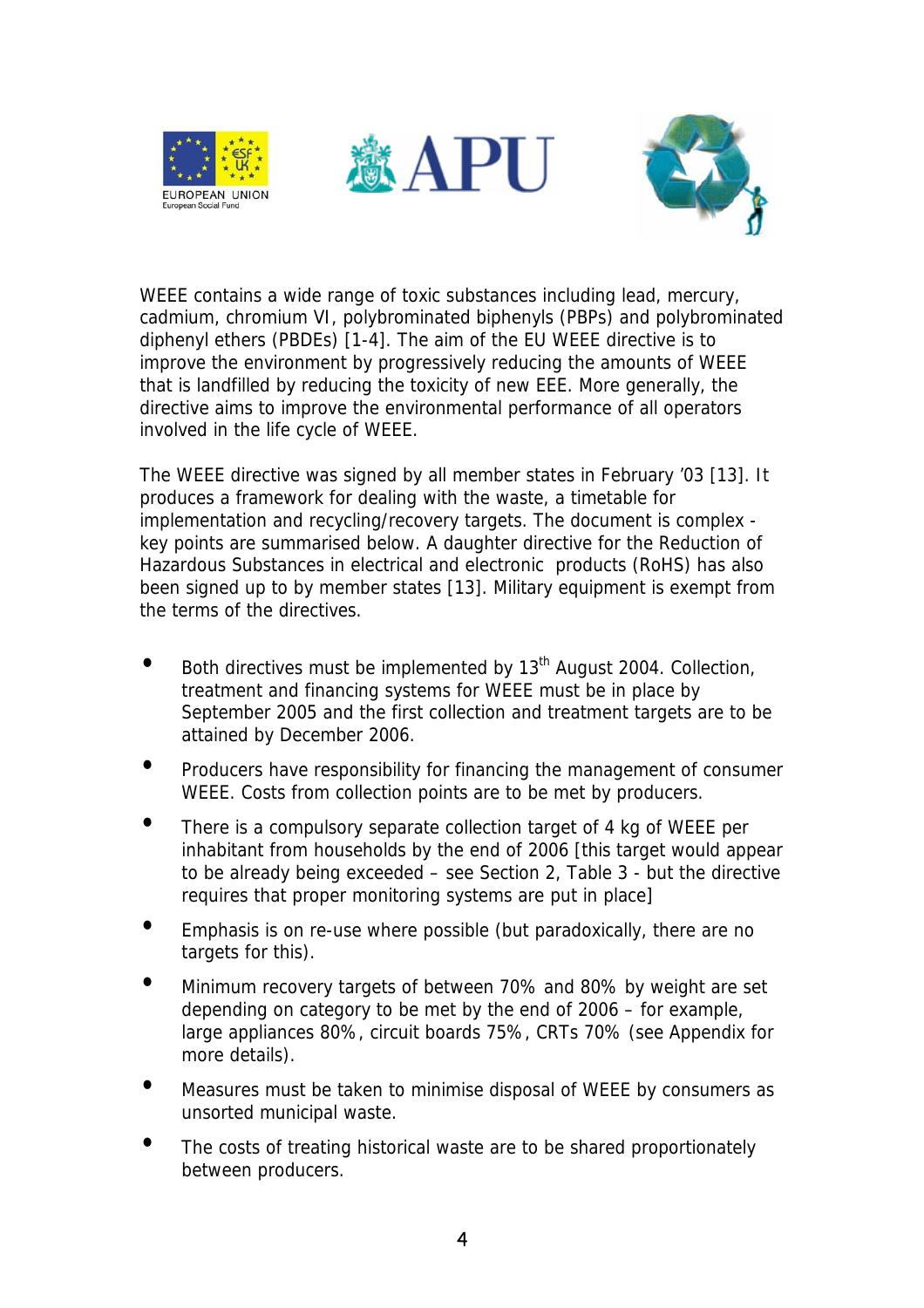





- Financial guarantees to be made by producers to guard against costs arising from orphan WEEE.
- Heavy metals and brominated fire retardants are banned in new products from July 2006 (RoHS)

The WEEE directive defines EEE as "equipment which is dependent on electric currents or electromagnetic fields in order to work properly and equipment for the generation, transfer and measurement of such currents and fields falling under the categories set out in the Annex1A (Appendix 1 in this report) and designed for a voltage rating not exceeding 1000 V for ac and 1500 V for dc". Batteries do not form part of the WEEE directive but will be covered by a new separate directive for transposition in the next year or so. Battery recycling trials in Bristol [23] have shown that they are very expensive to collect and dispose of (over £5,000 per tonne) as recycling facilities no longer exist in the UK.

A strange aspect of the WEEE directive is that although it provides a very clear definition of WEEE, member states have the power to interpret the directive as they wish and exempt certain items. This has led to a confusing situation where the DTI still cannot be clear on which items will be covered and how the directive will be implemented, although some odd decisions have already been made. For example inkjet cartridges are increasingly being fitted with control "chips" precisely to discourage recycling and earn more income for the manufacturers. Not only is this type of activity prohibited by the WEEE directive but the cartridges unquestionably need an electric current to operate and are thus clearly defined as EEE. However, they have been classed as consumables by the DTI and exempted without discussion [2], dooming at a stroke the cartridge recycling industry which includes many charities and social enterprises. To make matters worse, the control chips have been shown by the Consumers' Association to encourage waste by forcing replacement when still 39% full. The residual ink, which adds up to a considerable amount annually, not only costs customers more than six times the price per unit volume than vintage Dom Perignon Champagne  $(ca. £200$ per litre) but is toxic to marine life. The state-by-state interpretation could lead to the situation where items will be recycled in some countries and not in others – for example, inkjet cartridges may have to be shipped to France for processing. The European Technical Advisory Committee (TAC) for the WEEE directive met on the  $17<sup>th</sup>$  Dec '03 for a final vote on the scope, although no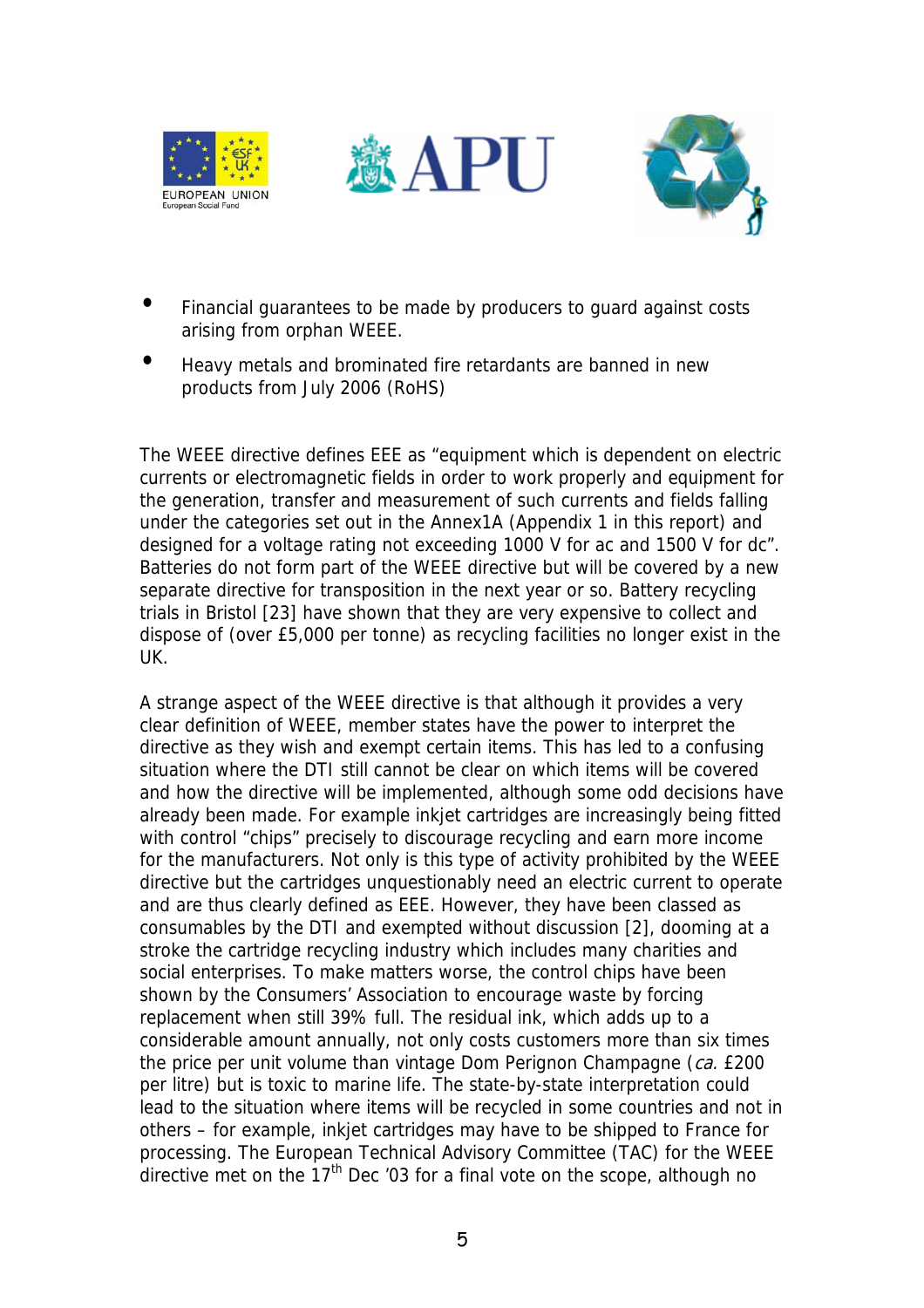





details have yet been published. In the light of the current state of flux and lack of specific information on many aspects of the WEEE directive this report can only give general guidance. Potential social enterprises are advised to check the DTI website [13] for the latest information. This report will be updated as soon as new information is obtained and especially in March '04 when the draft regulations are released.

A consultation paper by the DTI outlining options for industry, retailers and local authorities was issued on 28th March '03 for response by 30th May '03. On the basis of the response to this a second consultation document detailing the Government's preferred options for implementation was issued on 25<sup>th</sup> November '03 for response by 1 March '04 [2]. Draft regulations and guidelines will be issued in May '04, just three months before the implementation date in August '04. Key points in the consultation paper include the following:

- The Government has produced three operational options. The favoured option is a producer-funded "clearing house" to coordinate free collection of domestic WEEE from CA sites and retailer collection points. It is envisaged that additional "bulking up" sites may be needed in various regions [this is along the lines of the Furniture Recycling Network's (FRN) plans for 35 or more nationally distributed Appliance Re-use and Recycling Centres (ARCs), as discussed in the Appendix].
- A second option is a structure like the Dutch NVMP scheme, an organisation run by producers and importers which arranges collection and treatment and recovery of WEEE from retailers and local authority sites and is funded by a visible fee on goods.
- A third option is a system of tradeable notes for WEEE recycling (somewhat along the lines of PRNs) and perhaps treatment.
- Retailers are to have a take-back obligation; there will be a choice of either in-store take-back or membership of a retailer take-back scheme. The Government is inviting proposals from retailers for such a scheme providing around £10 million per annum initially over 5 years for a collection network and a commitment to fund CA site upgrades. This works out at £9.34 per tonne of total WEEE or just 87p per waste large household item before the remaining 57% (610,000 tonnes) of WEEE is considered. [A reviewer has pointed out that not all WEEE will be disposed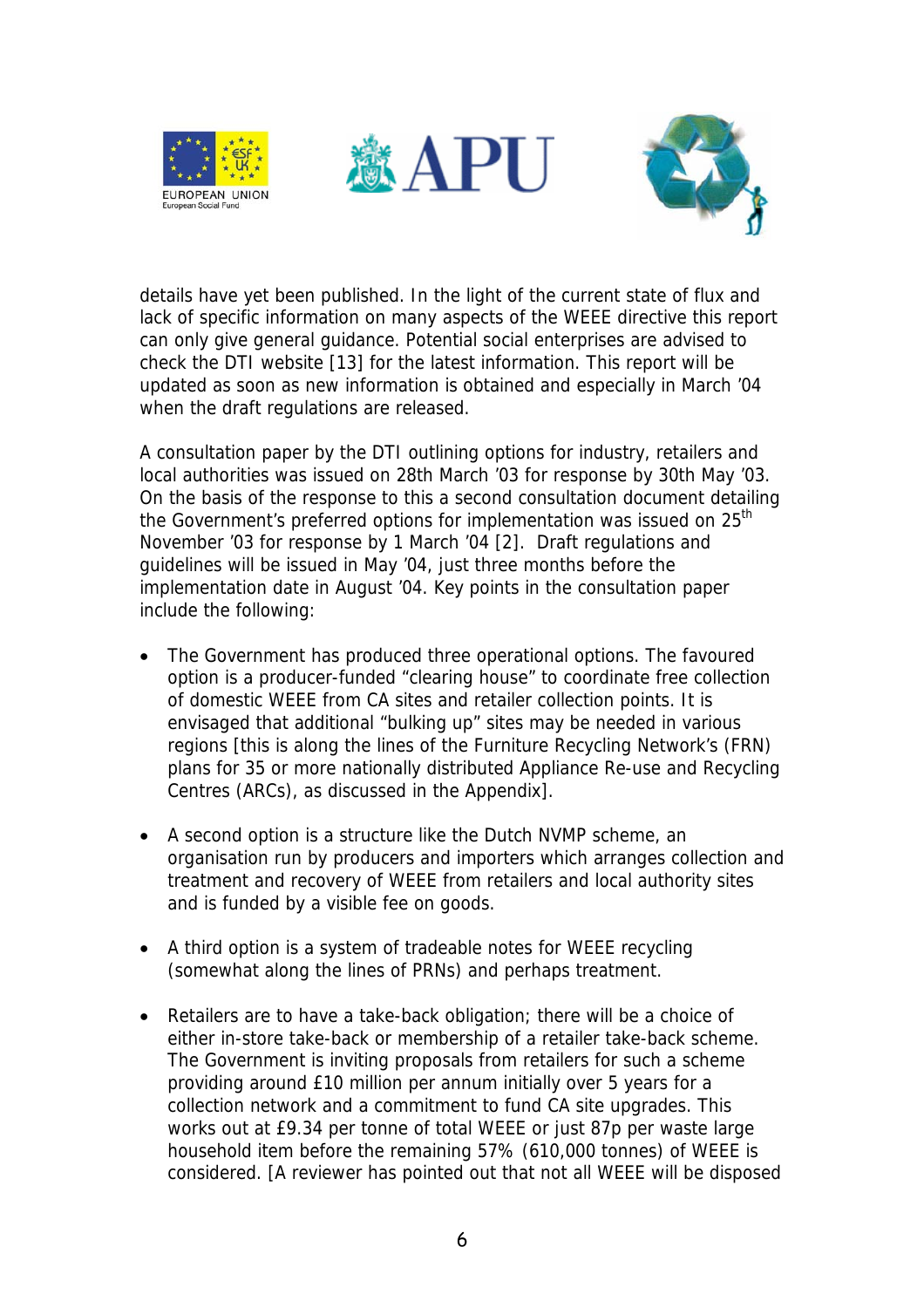





of via civic amenity sites – retail takeback WEEE will follow a different channel, as will last non-private household WEEE and business and public sector WEEE). Plus not all WEEE is expected to be recovered – there are no 100% targets – so this calculation is probably of academic interest only but perhaps worth including to give some perspective].

- No new burdens are to be placed on local authorities; these can choose to bid for funding to upgrade CA sites. The total funding available for this is expected to be about £5 million per annum from 2005 to 2010. Again the amount of money is insufficient – amounting to only £4.67 per tonne of total WEEE or 18.7p per large household item. This may be because the DTI considers the 2006 80% target for recycling large household items has already been reached. Ironically, the current ca 87% recycling rate is only an estimate and the documentation required by the directive will necessitate the implementation of revised collection schemes for which scant funding now appears to be available. The Local Government Association warned the parliamentary Environment, Food and Rural Affairs Sub-Committee in December '03 that existing local authority waste infrastructure was unlikely to be able to cope with the demands of the WEEE directive [15].
- The Government is considering options for encouraging re-use of electrical and electronic equipment in line with the directive. These include a best performance re-use indicator for local authorities and incentives for producers. These probably won't be finalised until 2008.
- Businesses which collect WEEE from private householders and transport it will, as now, have to be registered with the Environment Agency as waste carriers.
- The WEEE directive is close to amendment with regard to the financing of Business WEEE. For new business WEEE, producers are to pay, whereas for historic business WEEE producers are to pay for collection, treatment and recovery with a new purchase of the same or similar product and users are likely to have to pay for this where there is no new product. There is an opt-out in Article 9 that allows for separate arrangements to be made at time of sale where items may be refurbished and sold – a key element in regard to the aims of prospective WEEE re-use/recycling social enterprises.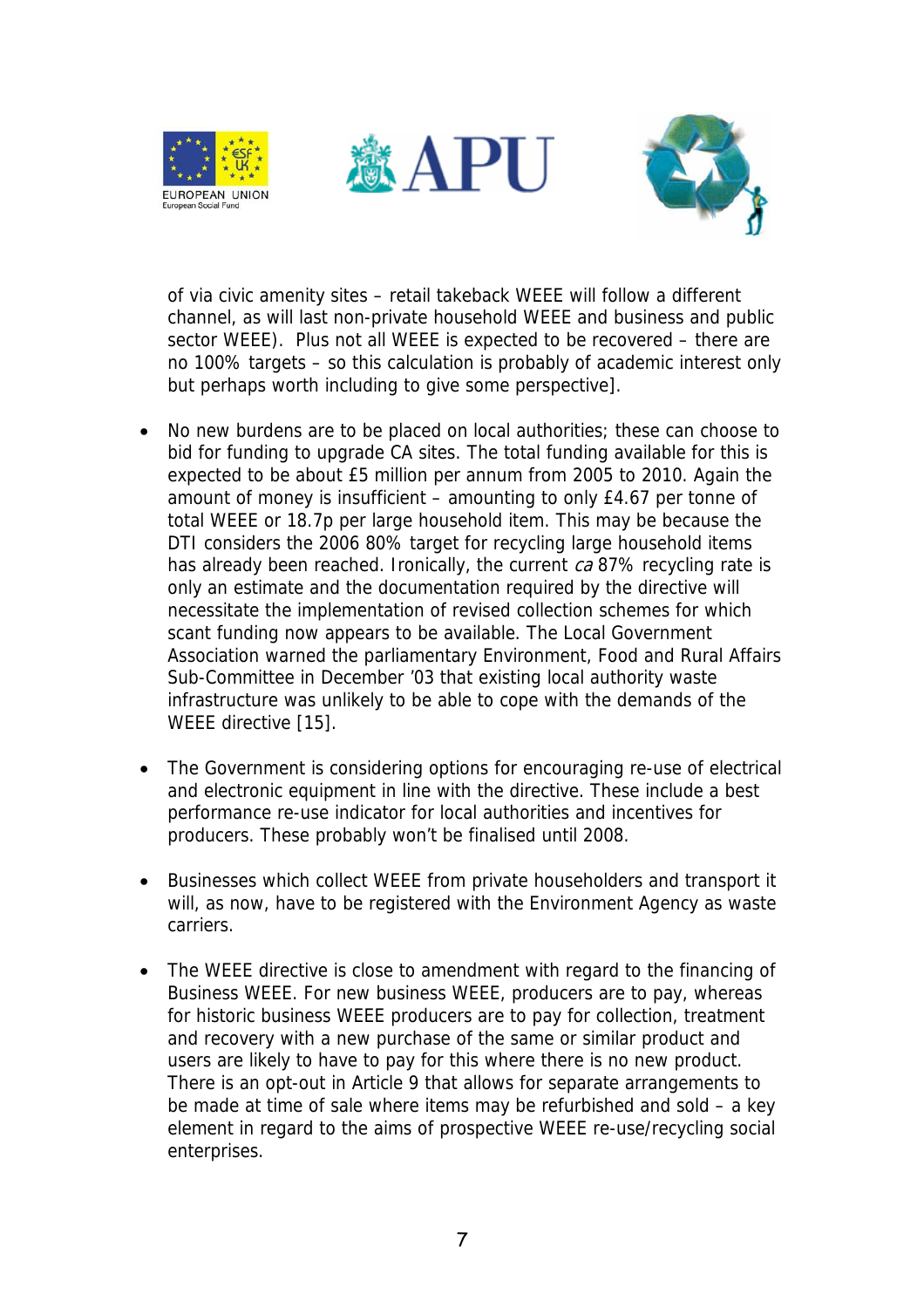





The consultation document also gives the following details about how the WEEE implementation proposals will concern charities and social enterprises:

- The Government sees a role for these groups refurbishing equipment for re-use as this will help meet the WEEE directive's requirement for re-use of whole equipment where possible.
- Organisations are encouraged to work with local authorities, producers or retailers where opportunities arise to re-use electrical and electronic equipment.
- Organisations undertaking refurbishment work will be required to report on the levels of re-use achieved.
- Refurbishment organisations will be required to ensure that all products they handle which are not reusable are passed on to an authorised WEEE treatment facility (if they are not licensed for this activity themselves).
- Producers will be required to make relevant information available to refurbishers to help them refurbish products safely and to a high standard.
- The Government will continue to work with the Furniture Recycling Network and other social enterprises to help develop and promote national codes of practice or standards for refurbishment, including guidelines on energy consumption, assessment of suitability of products for refurbishment and consumer guarantees. Energy consumption is an important issue because older appliances are likely to be less energy efficient than new ones – and in the case of washing machines, less water efficient – so increased running costs and environmental damage must be taken into account.

It has recently been announced that 15 of the largest EEE producers, including Alba, Hoover, Candy and Smeg, have set up a recycling management company [14]. Called the Recycling Electrical Producers Industry Consortium (REPIC), this has been formed with help from the Association of Manufacturers of Domestic Appliances (AMDEA) and will invite recycling companies to meet competitive tenders. It hopes to be fully operational from April '04.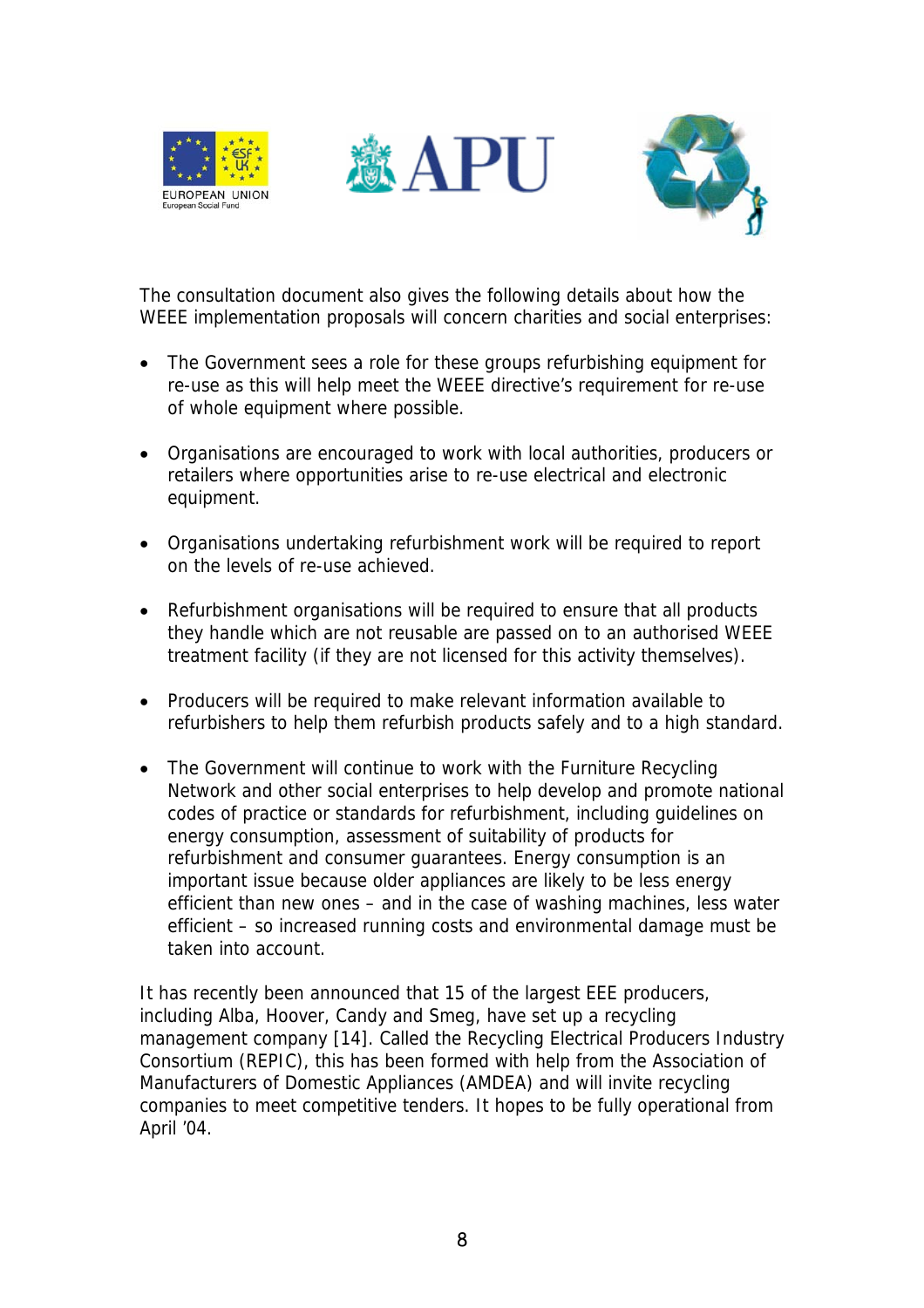





Network Recycling (www.networkrecycling.co.uk) have recently written a literature review of Local Authority best practice in the management of the household bulky waste stream which discusses the WEEE directive and various recommendations to Government put forward by the FRN. The London Assembly have also recently issued a report discussing the effect of the WEEE directives [22] which provides useful additional background information and interpolations for amounts of WEEE presently available in London from the 1998 ICER data, along the line of some of the projections given here for Essex and the Eastern Region.

# **2. Estimated Quantities Available for Re-use and Recycling**

Tables 1 and 2 shows estimated quantities of WEEE available in 2002 in Essex, Cambridgeshire and the Eastern Region. Tables 3-4 show additional data for the UK in general. These have been calculated proportionately using the most recent accurate population data (2001 census) using a basic estimate of 915,000 tonnes for UK WEEE reported by ICER in 1998 updated to 1,070,000 for 2002 using an average predicted growth forecast of 4% per annum. The 1998 ICER estimate of a 49% recycling rate has been incorporated. No additional account is made of the large amount  $(ca. 5,000$ tonnes) of IT re-used and recycled by RDC, Witham, which largely originates outside Essex. Figures for Essex include Thurrock and Southend. Similar figures can be calculated for other local areas.

#### **Table 1**

#### **Estimated WEEE in Cambridge and the East of England 2002 (Tonnes)**

|                   | <b>Total WEEE</b> | <b>WEEE</b><br>Re-used/Recycled | <b>WEEE Available For</b><br>Re-use/Recycling |
|-------------------|-------------------|---------------------------------|-----------------------------------------------|
| <b>Essex</b>      | 28892             | 14402                           | 14490                                         |
| Cambridge         | 10445             | 5118                            | 5327                                          |
| E & C             | 39337             | 19520                           | 19817                                         |
| Eastern<br>Region | 98106             | 48072                           | 50034                                         |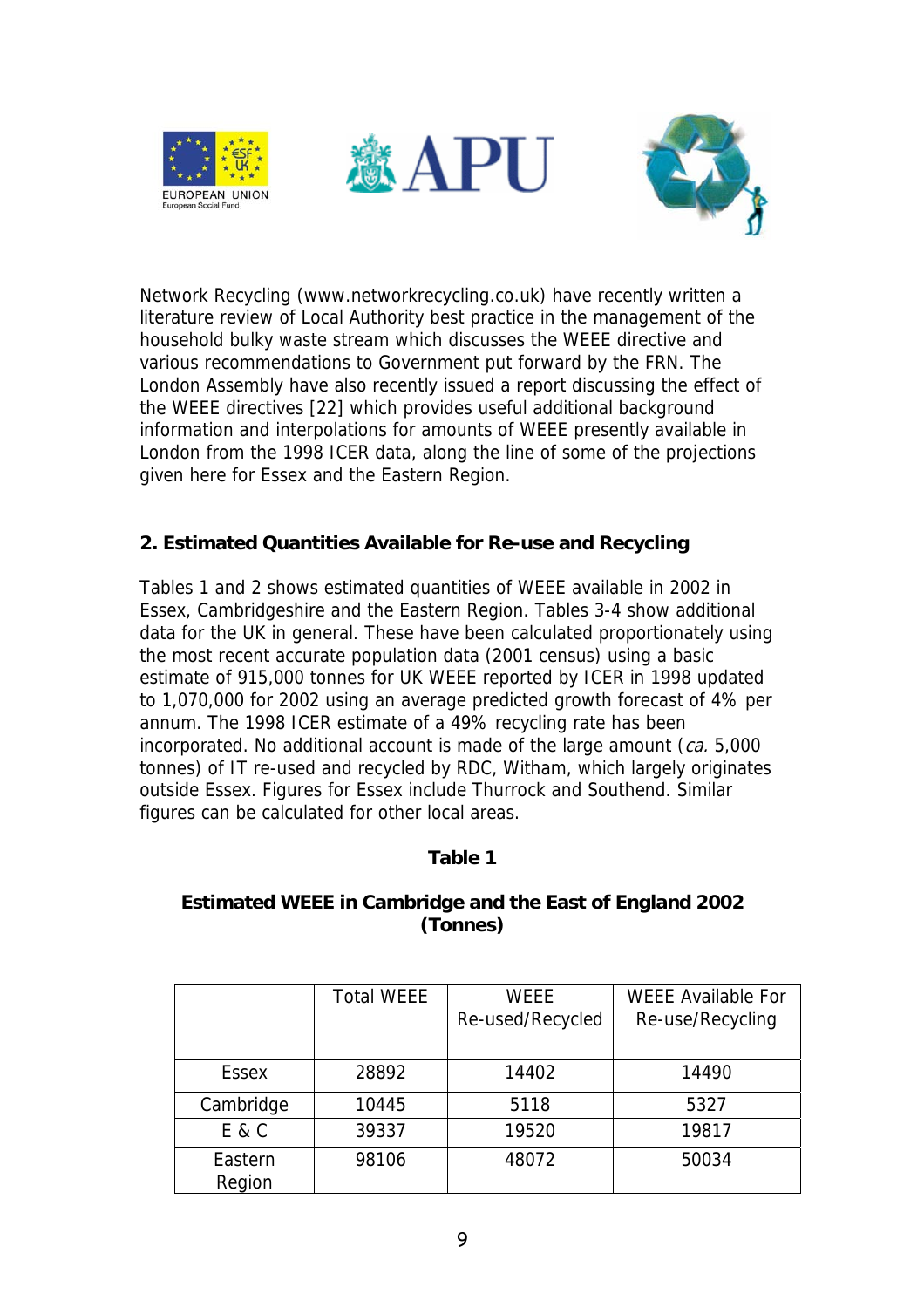





The values in Table 1 probably represent an under-estimate of the amount of WEEE available for the following reasons:

- WEEE arisings are not measured (with the exception of a few local studies including a recent FRN survey in Bath) so data is estimated based on sales and predicted lifetimes of products.
- The high rate of technological change and high replacement rate leads to a high annual growth. The ICER study in 1998 estimated this was around 4%-5%, however the Environment Agency recently released an estimate of 8%. This is probably partly due to the post-'98 surge in the sales of domestic IT equipment, wide-(and recently plasma) screen TVs and digital cameras.

A key issue to be considered is that ICERS estimated 49% recycling rate (1) was obtained by a survey of shredders, not refurbishers [8]. It has been estimated that only 2,500 tonnes (50,000 appliances) were re-used in 2000 although no account was made for appliances exported to developing countries [8]. The FRN has accounted for an additional 100,000 appliances being re-used each year and predict that at least 20% and possibly up to 33% of large household WEEE could be re-used [8]. The apparent totals of re-used large household WEEE indicate that while the ICER data suggests that ca. 87% of this category of WEEE is recycled, almost 99% of this is shredded without re-use. The following tables give a breakdown of estimated WEEE available in the region after subtracting amounts currently recycled but as the low rate of current re-use applies to most categories, the figures represent minimum quantities for groups interested in setting up re-use and recycling centres.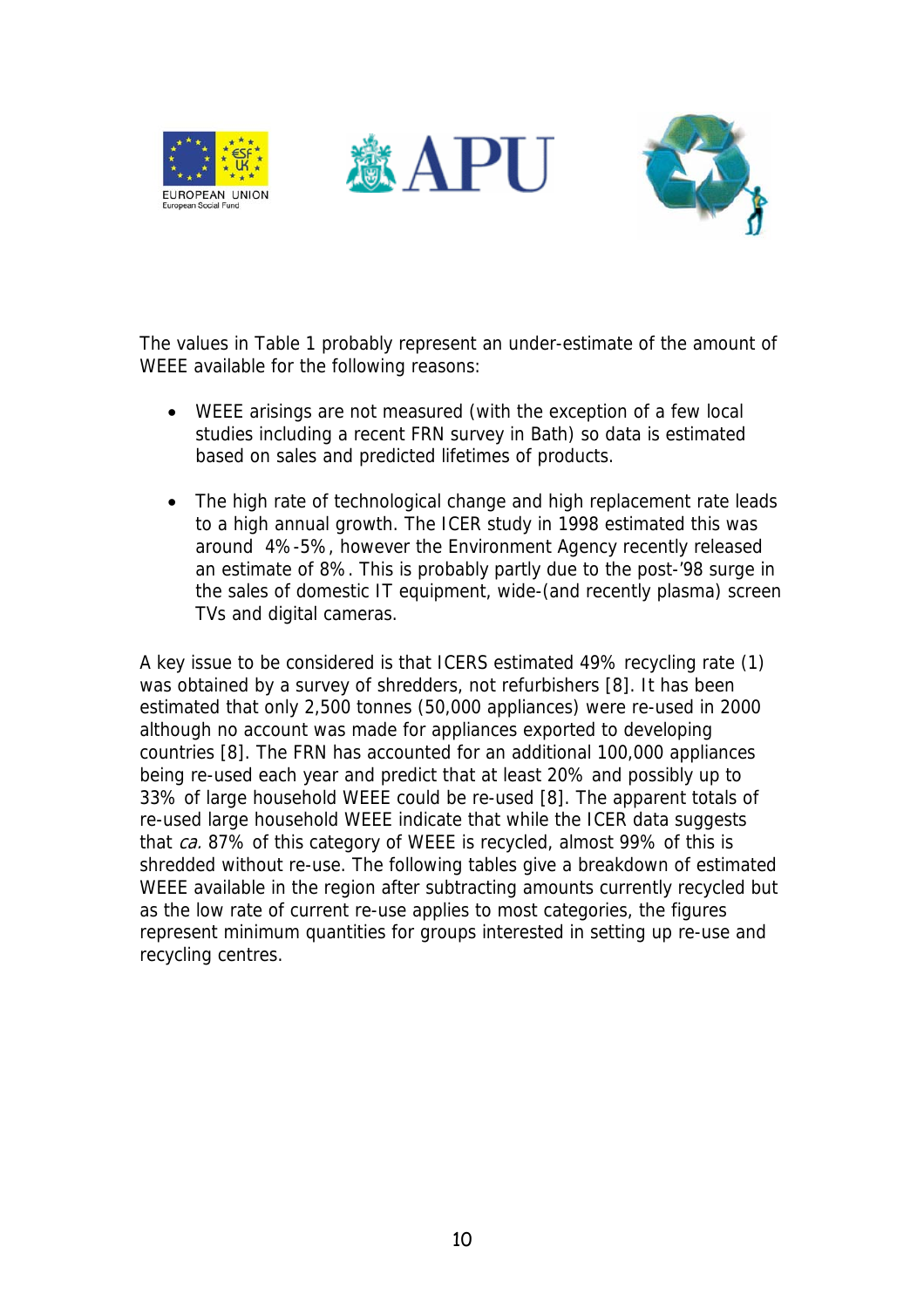





#### **Table 2**

## **Breakdown of estimated WEEE Available for Re-use/Recycling in Essex, Cambridgeshire and the Eastern Region in 2002, as shown in Table 1 (Tonnes)**

|    | Large | IT    | Video   | Telecoms | Other |
|----|-------|-------|---------|----------|-------|
|    | House |       | + Sound |          |       |
|    | hold  |       |         |          |       |
| E  | 1549  | 9734  | 2257    | 128      | 1321  |
|    | 550   | 3460  | 802     | 46       | 507   |
| EC | 2099  | 13194 | 3059    | 174      | 1818  |
| ER | 5170  | 32493 | 7535    | 429      | 4407  |

# **Table 3**

## **Estimated WEEE UK 2002 (kg per inhabitant)**

| <b>Total WEEE</b> | WEEE recycled | WEEE available |
|-------------------|---------------|----------------|
| 18.21             | 8.92          | 9.29           |

#### **Table 4**

# **Estimated, categorised WEEE available for recycling UK 2002 (kg per inhabitant)**

| Large<br>House |        | Video<br>+ Sound | <b>Telecoms</b> | Other             |
|----------------|--------|------------------|-----------------|-------------------|
| hold           |        |                  |                 |                   |
| 1 N            | $6.0*$ |                  | በ በጸ            | $R^{\star \star}$ |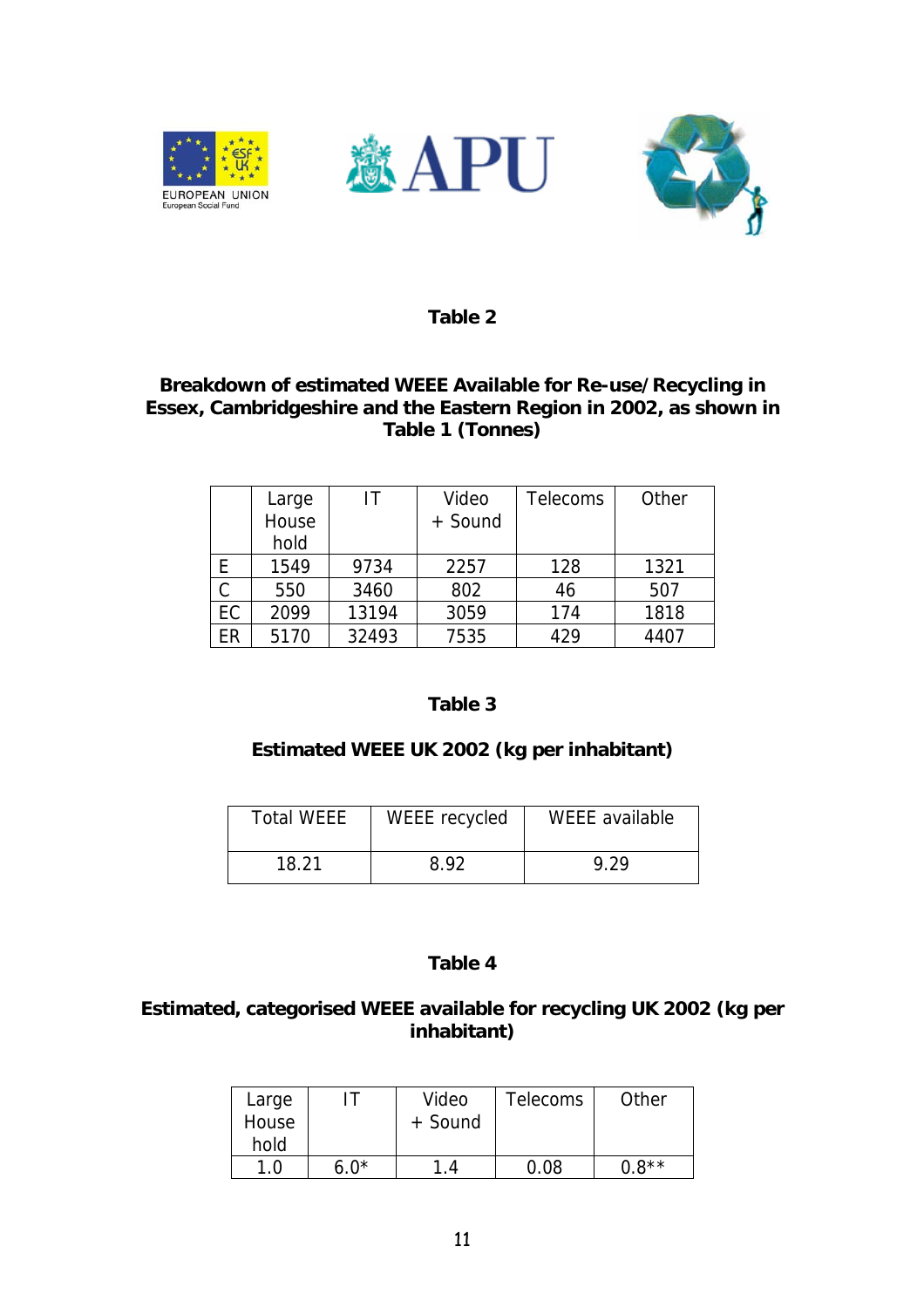





Notes:

Tables compiled using ICER 2000 data.

\*ICER 1998 report [1] stated that majority of IT waste was commercial. In the lack of any further information, if this is estimated at 75%, household contribution is 1.5 kg per annum. Also assumes 1998 estimate of IT making up 12% of recycled WEEE, equivalent to a 15% recycling rate. REALISE 2003 report [19] estimates UK recycling rate for IT is only 5% which would increase figure to 6.75 kg.

\*\*ICER 1998 report states that small household =  $3\%$ , tools =  $3\%$ , lamps = 1%, toys = 1% translating to around 0.5kg, 0.5kg 0.2kg and 0.2kg respectively (1.4 kg in total) so this extrapolated figure is probably an underestimate.

These figures may be compared to those shown in Table 5, in which results from recent reprocessing trials conducted by SOFA in the Bath and North East Somerset area comprising WEEE separated from CA sites are presented:

# **Table 5**

## **Total WEEE (kg per inhabitant per annum) estimated from 5-month CA site trial (SOFA)**

| Large    | Refrigeration |                 | Consumer | Other |
|----------|---------------|-----------------|----------|-------|
| Domestic |               | <b>Monitors</b> |          |       |
| 0.49     | - 82          | 0.43            | 0.56     | 70    |

# **3. Financial Overview**

Government has created new start-up funding for effective community recycling projects. Although it is recognised that grants may be essential at the beginning, the aim is to create sustainable businesses that no longer need them. WasteWISE will assist organisations to win funding for projects in the two counties, including in Thurrock, Southend and Peterborough. There is plenty to bid for, including: New Opportunities Funding: The CRED scheme, SEED funding, Fair Share projects and the new Government £100 million/year sustainable waste funding package managed by WRAP. EEDA/DTI may also offer funding opportunities for some aspects.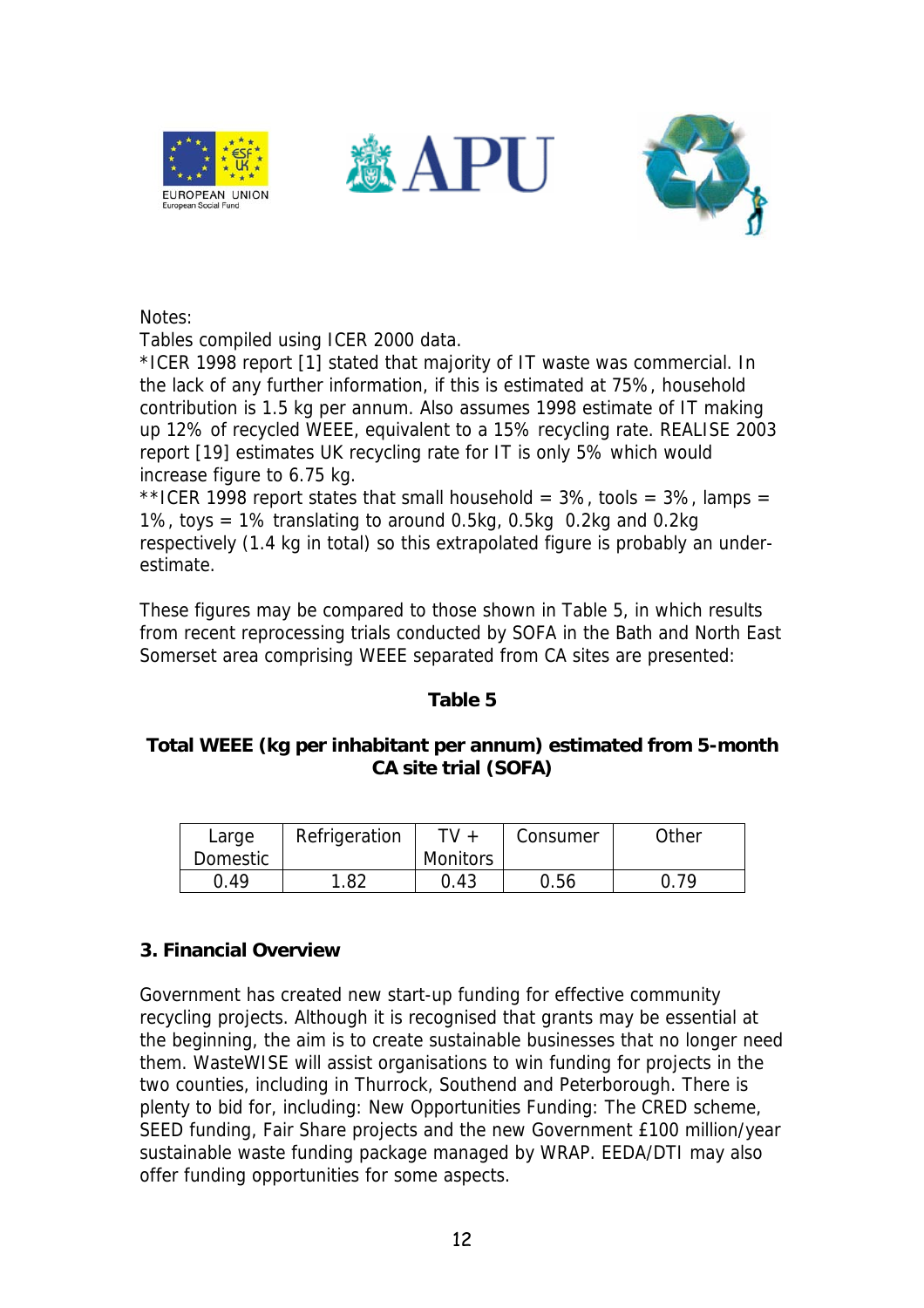





## **4. Social Employment Opportunities**

As mentioned previously, the lack of up-to-date, precise information on the amount of WEEE and current state of flux and lack of specific information about the DTI's own interpretation and implementation of the WEEE directive makes it difficult to for prospective social enterprises to plan at this stage. However some conclusions can be drawn. It is unlikely that the re-use and recycling of small appliances such as hairdryers, toasters etc will ever be serious option due to the costs of collection, electrical testing etc and very low price of new items. The used mobile phone arena seems to be fairly well covered by various groups. Inkjet cartridges are no longer worth considering in the light of the recent DTI assessment. At present, the best opportunities appear to be in the refurbishment of large household items and IT equipment - the analyses in Appendix 2 look into these categories in more detail.

Large household items can be refurbished fairly easily, provided trained technicians are on-board, and may provide a sustainable income provided a suitable fee could be established with local authorities, manufacturers and retailers. The Furniture Recycling Network produced an extensive manual to aid community enterprises in the field of repair, refurbishment and re-use of large household appliances ("Fit for Reuse", 2001). The cost of disposal of scrap refrigerators and freezers must be considered; especially since these have to be transported large distances to the few sites in the UK which can process them (see Appendix 3). Also, the cost of disposal of scrap components such as motors and transformers may be an issue. IT equipment is more problematic as according to some reports [18] the UK market for used computers is diminishing and the costs of disposal of scrap CRT monitors and plastic can be relatively high. The best return seems to be in supplying charities for export; however such schemes will probably some level of grant support.

Another opportunity for serious consideration is to work with existing businesses to create employment and affordable access to refurbished EEE rather than just seek to start up new business as social enterprises. RDC in Witham would be interested to discuss opportunities to develop in this area (contact Gary Griffiths). The advantage of this is that existing businesses have already invested in plant, facilities and resources. Existing businesses know markets, customers and processes and operate on a commercial basis without subsidy. By working with existing business partners to expand employment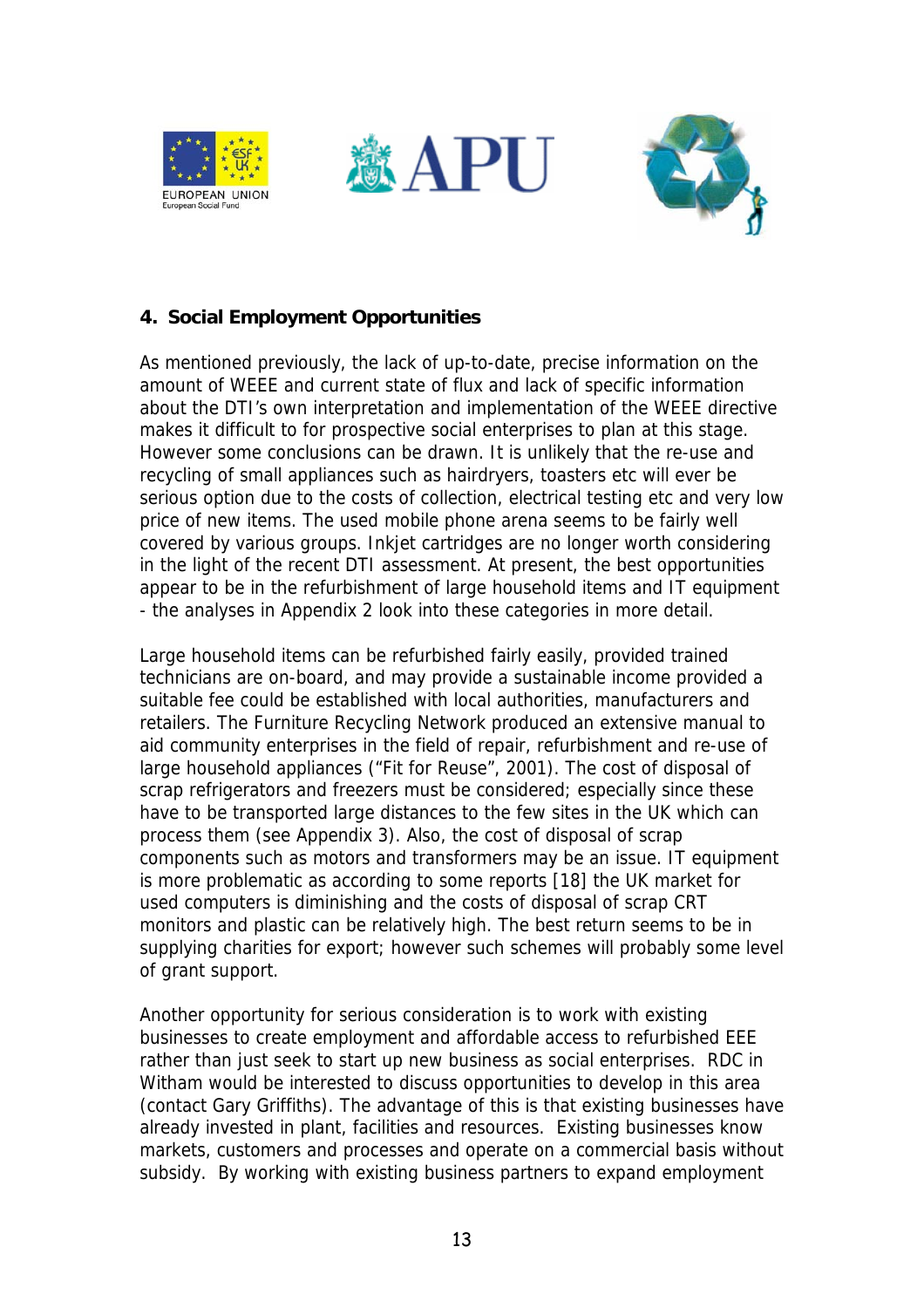





opportunities and to explore markets for affordable access to equipment, this may prove more cost effective and sustainable than relying upon subsidy alone. The costs of establishing and running enterprises could instead be diverted into other areas.

In the case of large household items, there is a potential of at least 1550 tonnes available annually in Essex which are currently not being re-used or recycled (Table 2) and probably 8x this amount tonnes or ca. 12,000 tonnes if items which is currently shredded are taken into account. If only 13 % of this amount (1560 tonnes) is processed by social enterprises and 20% of the appliances found suitable for refurbishment and re-use, 5 social enterprises employing 40 people in total could be provided in Essex (see Appendix 2). In the Eastern region the number of possible jobs expands to over 130.

In the case of IT equipment, there appears to be a potential of 9730 tonnes of domestic and commercial waste available annually in Essex which are not being re-used or recycled (Table 2). Since accurate, up-to-date data is not available, it must be emphasised that this is only an estimate based on the 1998 ICER data and recycling rates, but presumably this amount is currently being stored or landfilled. If 10% of this was processed it would provide enough material for 4 5-man social enterprises similar to Millrace IT in Chelmsford. In Cambridge, one enterprise could possibly be set up. For the Eastern Region, this number expands to 13 at the 10% rate, providing employment for 65 people in total. It should be pointed out that some computers can't be re-used without extensive repairs, which may cost more than buying new or other refurbished computers. Some older computers are no longer required by anyone – even charities no longer want PII machines.

#### **5. Environmental Issues**

WEEE contains a wide range of substances which are harmful to the environment as well as toxic substances that include lead, mercury, cadmium, chromium VI, arsenic, asbestos and fire retardants such as polybrominated biphenyls (PBPs) and polybrominated diphenyl ethers (PBDEs) [1-4].

Older refrigeration units contain Ozone Depleting Substances (ODS) such as chlorofluorohydrocarbons (CFCs) and hydrochlorofluorocarbons (HCFCs) which although non-toxic, if released to the atmosphere deplete the ozone layer, reducing its protective effect against UV radiation. These were banned as from the  $1<sup>st</sup>$  October 2000 by EC regulation 2037/2000 which implemented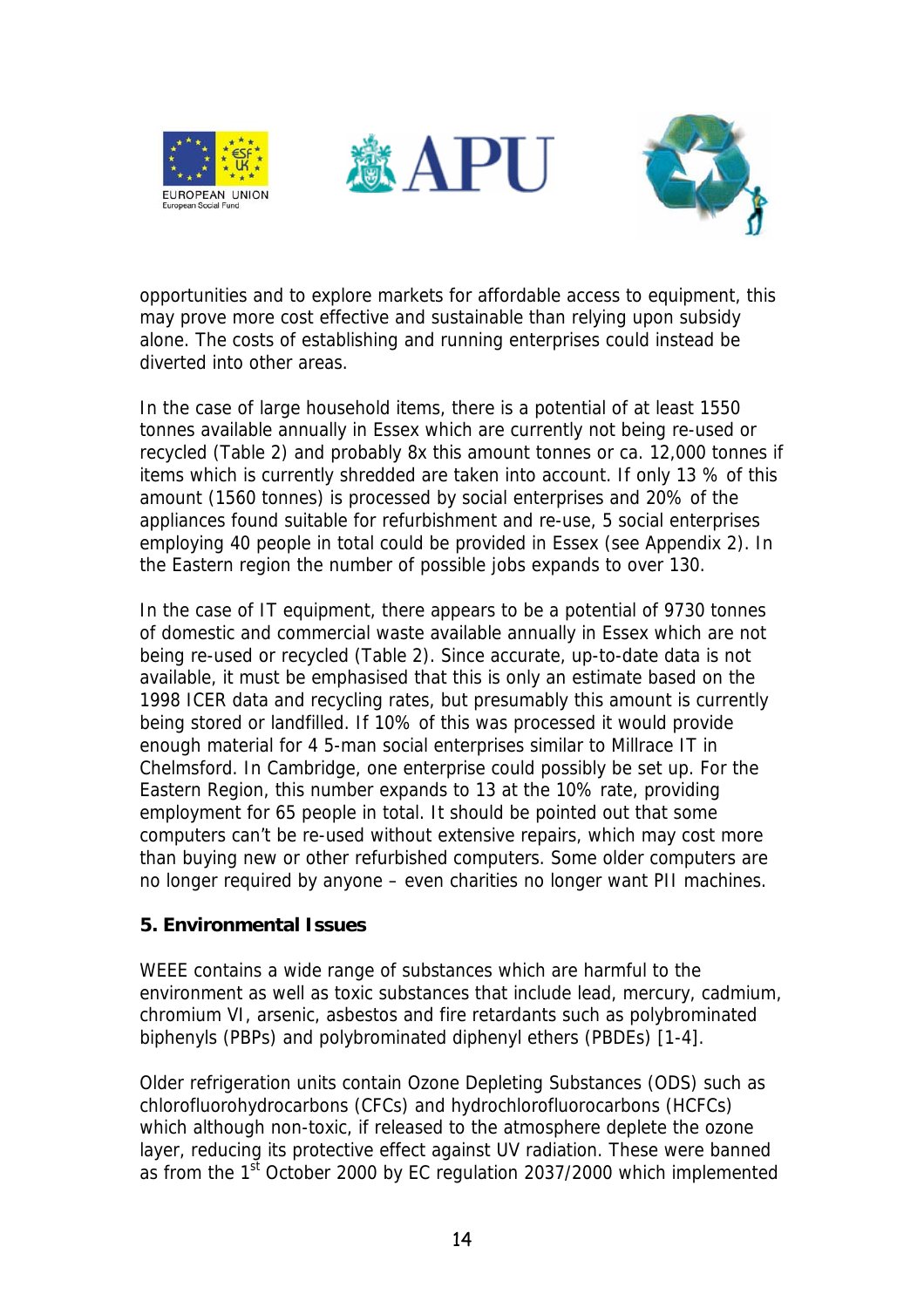





the Montreal Protocol and restricted the import, export, production, use and re-use of ODS and introduces requirements for the prevention of leakage, recovery and disposal. The majority of appliances reaching the end of their life in the UK use CFCs (usually R12) as refrigerants in the cooling circuit and most also contain significant quantities of CFCs in their insulation foam.

Manufacture of CFCs was banned in 1996. More recent appliances may have used HCFCs for their foam. The regulation states that ODS present in the foam as well as the cooling circuit must be recovered, which requires transport to an industrial facility. DEFRA recently told The Recovery Quality Assurance Association, RAL, that the UK is recovering 352 tonnes of CFC gas each year [20]. RAL, estimates that 2.5 million CFC-containing fridges are being processed each year, with each unit containing about 398g of CFCs – however, it considers this means that only 47% of UK fridge CFCs are being recovered.

Lead is used for soldering of printed circuit boards and in the glass of cathode ray tubes (CRTs). Industry is currently researching alternatives to lead solder but this is at an early stage. WRAP estimate (May '02) that 41,000 tonnes of waste CRT glass is produced in the UK per year, of which virtually none is presently recycled due to lack of infrastructure although a recent report [16] shows how the glass could be used to make glass bricks and tiles, new CRTs (10-30% of waste), as fluxing agents in ceramics manufacture or in smelting operations. Around 1.5kg of lead oxide, used for radiation shielding, is loosely bound within the glass (up to 20% by weight). Most of this is concentrated in the neck of the CRT and around the seal with the screen. The lead can leach out if the CRTs are deposited in landfill so they are now classified as toxic waste. Lead poisoning leads to brain damage, haemolysis, lowered resistance to infection and cancer of the lungs and kidneys. Screens are coated with phosphors which can contain cadmium. Cadmium is moderately carcinogenic and can cause lung, liver, kidney and bone disease. Cadmium is adsorbed by respiration but is also taken up with food. Due to its long half-life (30 years), cadmium can easily be accumulated in amounts that cause symptoms of poisoning. With prolonged exposure cadmium chloride may cause cancer. Cadmium shows a danger of cumulative effects in the environment due to its acute and chronic toxicity. Rare earth metals such as lanthanum are also used to form the phosphor coatings. It is possible to possible to remove the coatings from screens but further recycling is complex. Unless the glass is resmelted to remove the lead using expensive high-temperature furnaces it has to be crushed to provide cullet to make more CRTs. However, the market is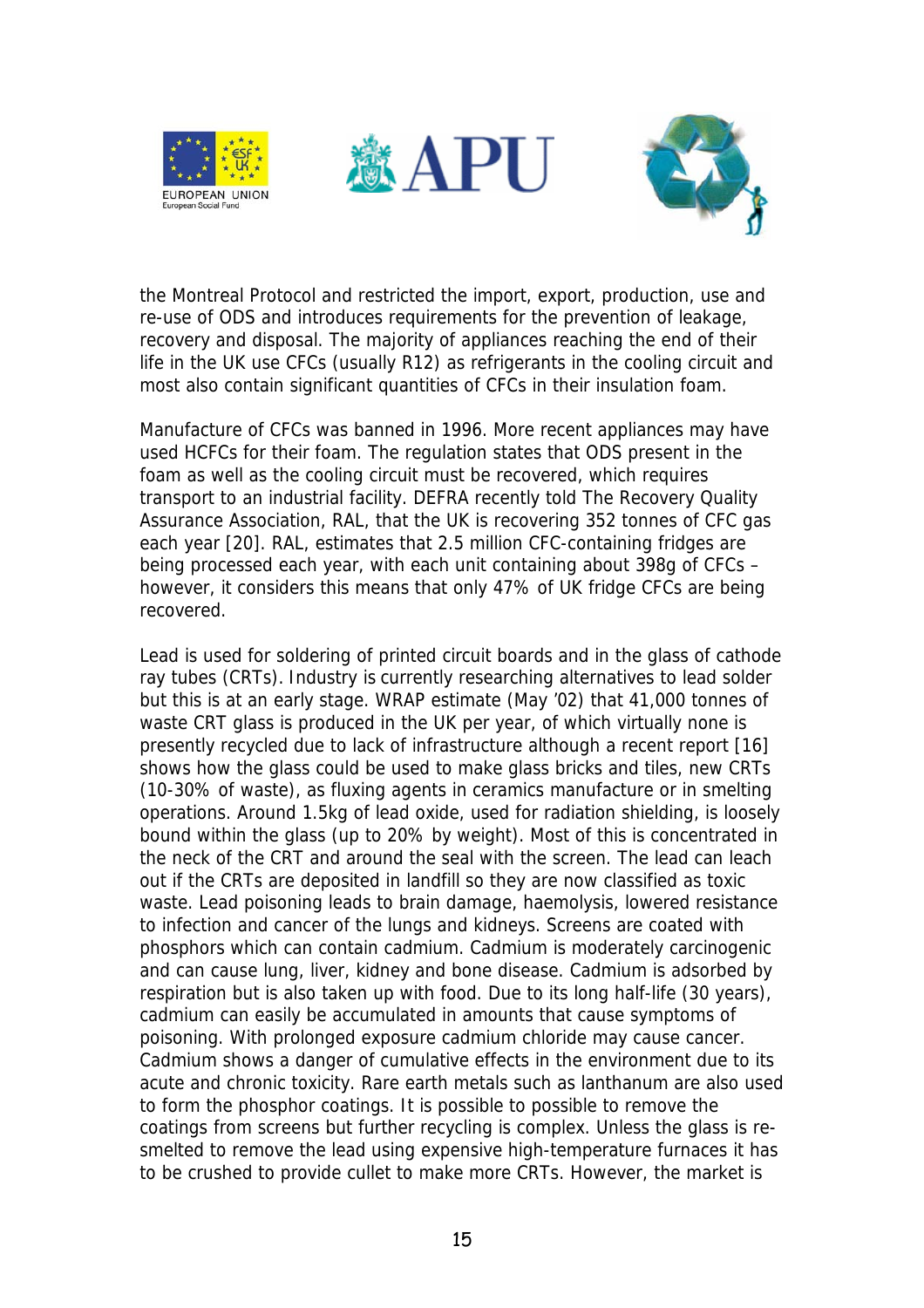





diminishing somewhat due to the increasing market for flat screen monitors (these also pose a problem as they currently use fluorescent tubes for backlighting which contain mercury). Care has to be taken when crushing CRT glass as the lead dust is toxic.

Chromium VI is used in plastic dyes, platings, LCD backlights and camcorder viewfinders. If ingested it causes sores in the mouth, diarrhoea, stomach ache, indigestion, vomiting, elevated white blood cell counts and a higher per capita rate of cancers, including lung cancer and stomach cancer [21].

CRT cases and many electrical appliance casings incorporate brominated flame retardants (BRFs) such as those mentioned earlier which are highly toxic endocrine disrupters. Cables are sheathed in PVC which also incorporates BRFs. These materials can produce dioxins and furans during the extrusion process when recycled.

Mercury is used in thermostats, relays and fluorescent lamps. Exposure to elemental mercury can result in effects on the nervous system, including tremor, memory loss and headaches. Other symptoms include bronchitis, weight loss, fatigue, gastro-intestinal problems, gingivitis, excitability, thyroid enlargement, unstable pulse, and toxicity to the kidneys. In the environment, particularly lakes, waterways and wetlands, mercury can be converted to a highly toxic, organic compound called methyl mercury through biogeochemical interactions. Methylmercury, which is absorbed into the body about six times more easily than inorganic mercury, can migrate through cells which normally form a barrier to toxins. It can cross the blood-brain and placental barriers, allowing it to react directly with brain and fetal cells. Mercury contamination causes a wide range of symptoms, affecting the kidneys and neurological systems in particular [7].

Inkjet cartridges may contain azonapthalenesulphonates which are toxic to marine life [9]. Toxicity studies which considered disposal to landfill have assumed waste cartridges will only have around 2% of ink remaining whereas the latest "Chipped" cartridges force replacement with up to 39% residual ink.

Waste permits and licences are required under the Environmental Protection Act 1990. Permits are required to carry, store, transfer, treat, process and dispose of WEEE. This is important when costing WEEE recycling – a Waste Management Licence (WML) may cost over £5,000 to acquire and then £2,000 a year to maintain, including having a technically competent person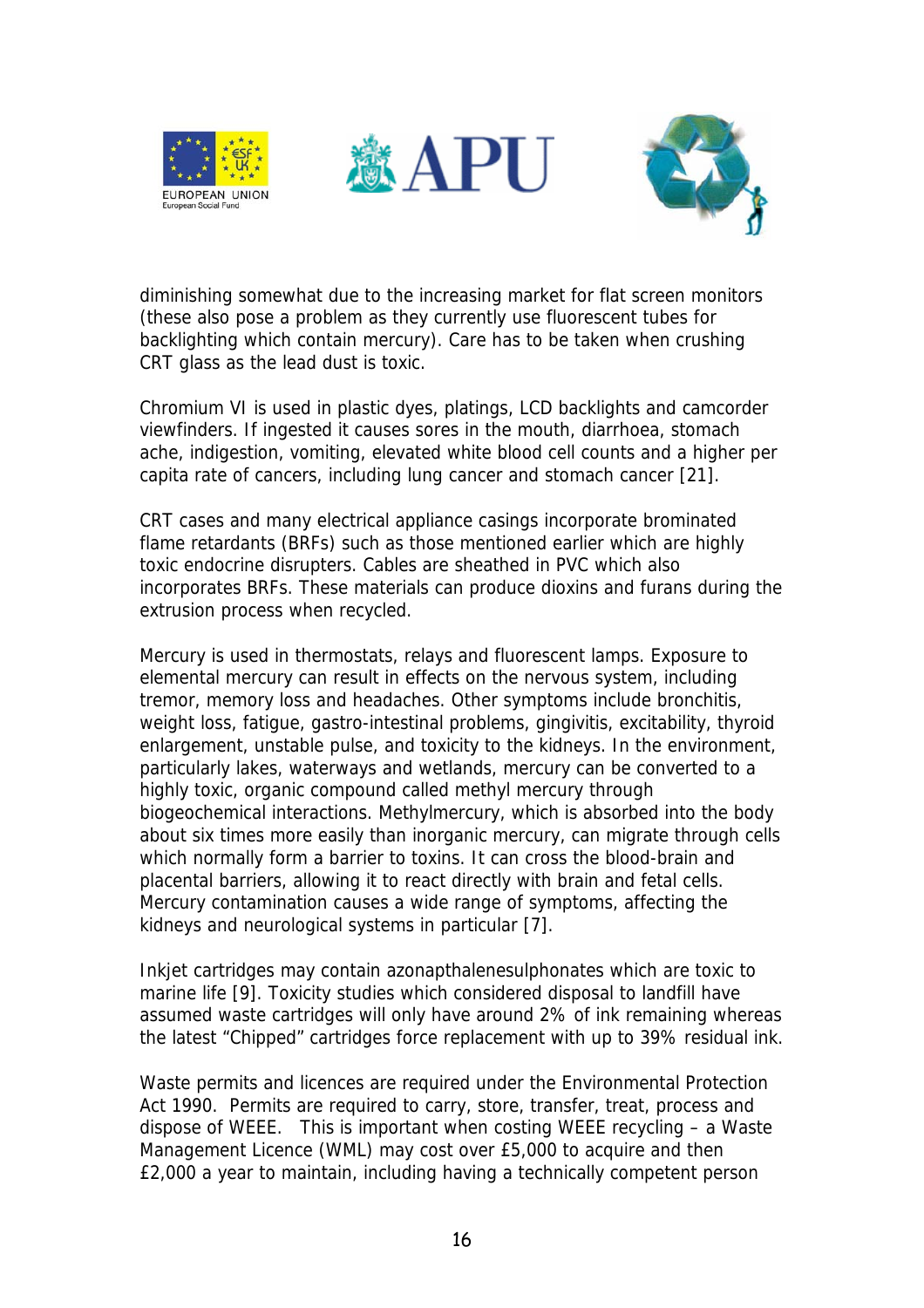





named in the WML (who may require training by WAMITAB at £3,000 a year). Charities may be exempt from WEEE / EPA permits but only if they are supplying charities – if they are selling commercially then they will be treated as commercial organisations (according to a verbal response to a question on this topic from Jeff Cooper, Environment Agency officer responsible for Producer Responsibility).

The WEEE Directive adds requirements to: -

- weigh WEEE
- certification to environmental management systems, such as EMAS
- treatment sites to have impermeable surfaces and good drainage
- recyclers to track components reused
- pre-treat before disposal batteries, LCDs, toner cartridges, printed circuit boards, CRT screen luminescence and certain flame retardants used in plastics.
- not to export WEEE outside EU unless comparable standards are used.

There are other laws that apply to reuse of EEE. Health and Safety legislation applies to all WEEE reprocessing. Some WEEE may contain bio-hazards from degrading foodstuff residue. In tests, kitchen WEEE (fridges, freezers, microwaves, cookers & dishwashers) were discovered to have 7 different pathogens, including e-coli and salmonella. Also, WEEE is not made to be dismantled – internal surfaces may be dangerous to operate within due to sharp edges, residual current – in CRTs, a lethal charge may linger in condensers for several days after mains power has been turned off.

Display Screen Equipment Regulations apply to equipment and require specific tests to ensure the equipment is fit for purpose and not likely to cause harm to users.

Data Protection Obligations require data to be deleted. Apart form commercial confidential information being left in computer memory, personal bank data will attract fraudsters and family photographs of children may prove attractive to paedophiles. Copyright laws may prevent the transfer of computer operating systems – RDC are members of the Federation Against Software Theft (FAST) who prosecute software pirates.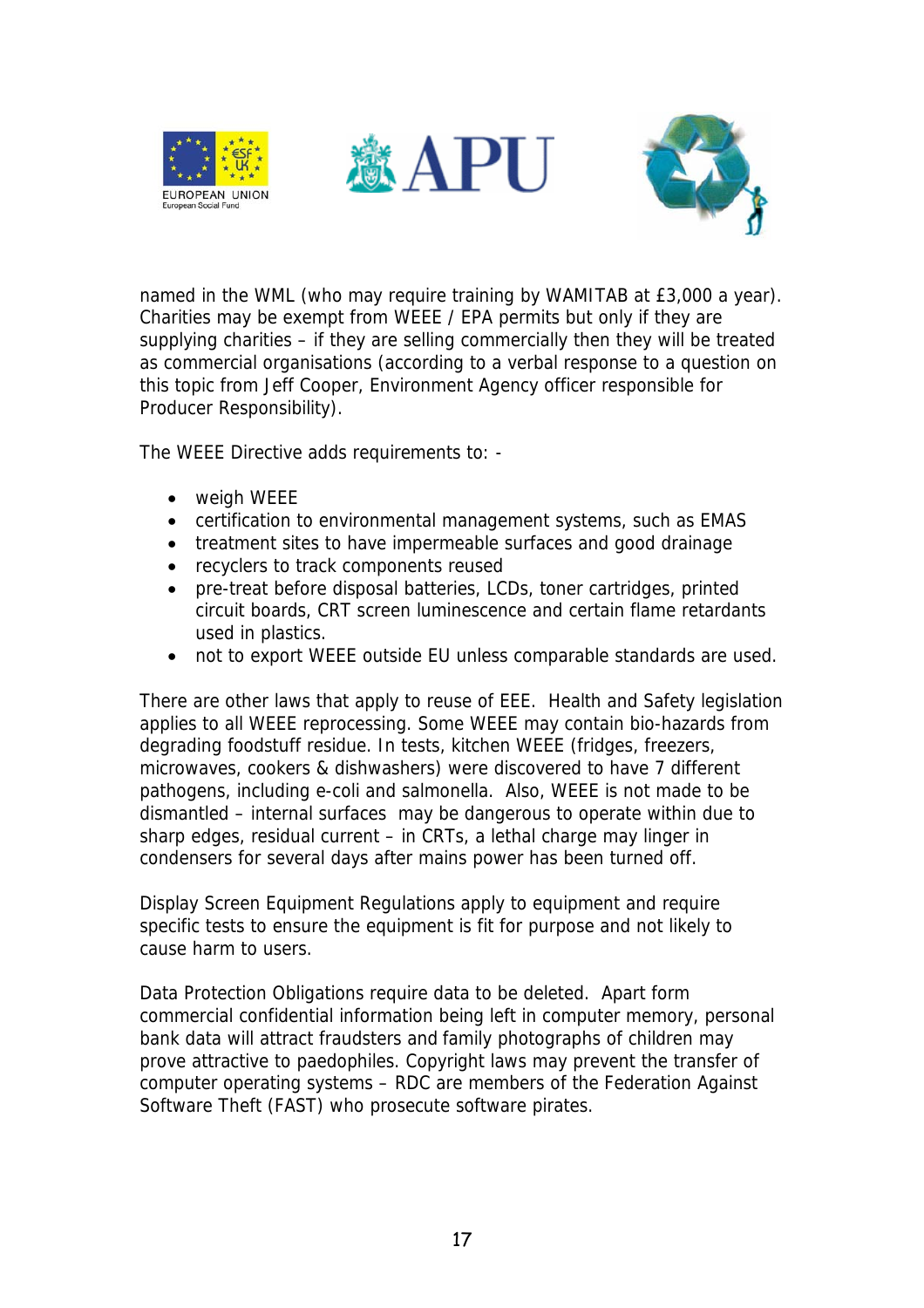





# **6. Potential Partner Organisations**

- WasteWISE and WISE WISE provides detailed development and management training for recycling/other social enterprise managers in Essex, Cambridgeshire and neighbouring areas.
- Recycling social enterprises and community/environment groups (CREATE, FRN etc)
- Essex and Cambs county councils, district and unitary councils, and joint waste strategy and recycling initiatives.
- Essex ReMaDe, and other initiatives/umbrella organisations.
- External partners, e.g. ICER
- Retailers, e.g. Comet, Dixons Stores Group,Thorn, etc.
- Manufacturers, re trial schemes and other organisations covered by proposed producer responsibility.
- Local recycling, waste, and other businesses. Many commercial organisations already exist. RDC are Britain's largest IT reuse and recycling organisation, employing 150 people in Witham. Shields Environmental is Britain's largest telephone reuse and recycling organisation, employing 130 people in West Thurrock. Plus there are other organisations (S B Wheelers in Colchester, AWA Refiners in Harlow, ICEX in Witham) who together probably employ over 500 people.
- New entrepreneurs/venture capital funders

# **7. Next Steps**

Our standard two stage approach at WasteWISE is, with partners, to

A Consult on discussion drafts like this, then improve and publish a final 'overview report'

B To then consider undertaking a detailed feasibility study and financial analysis with partners on a real potential scheme covering a defined catchment area that is projected to deliver economic and successful recycling. This will normally cover at least two or three council districts in Essex and/or Cambs, and the study will be overseen by the creation of a 'task and finish' project group including key partners.

# **8. Detailed Financial Analysis**

In the case of WEEE, the issues to be costed in detail in a more detailed local business plan include: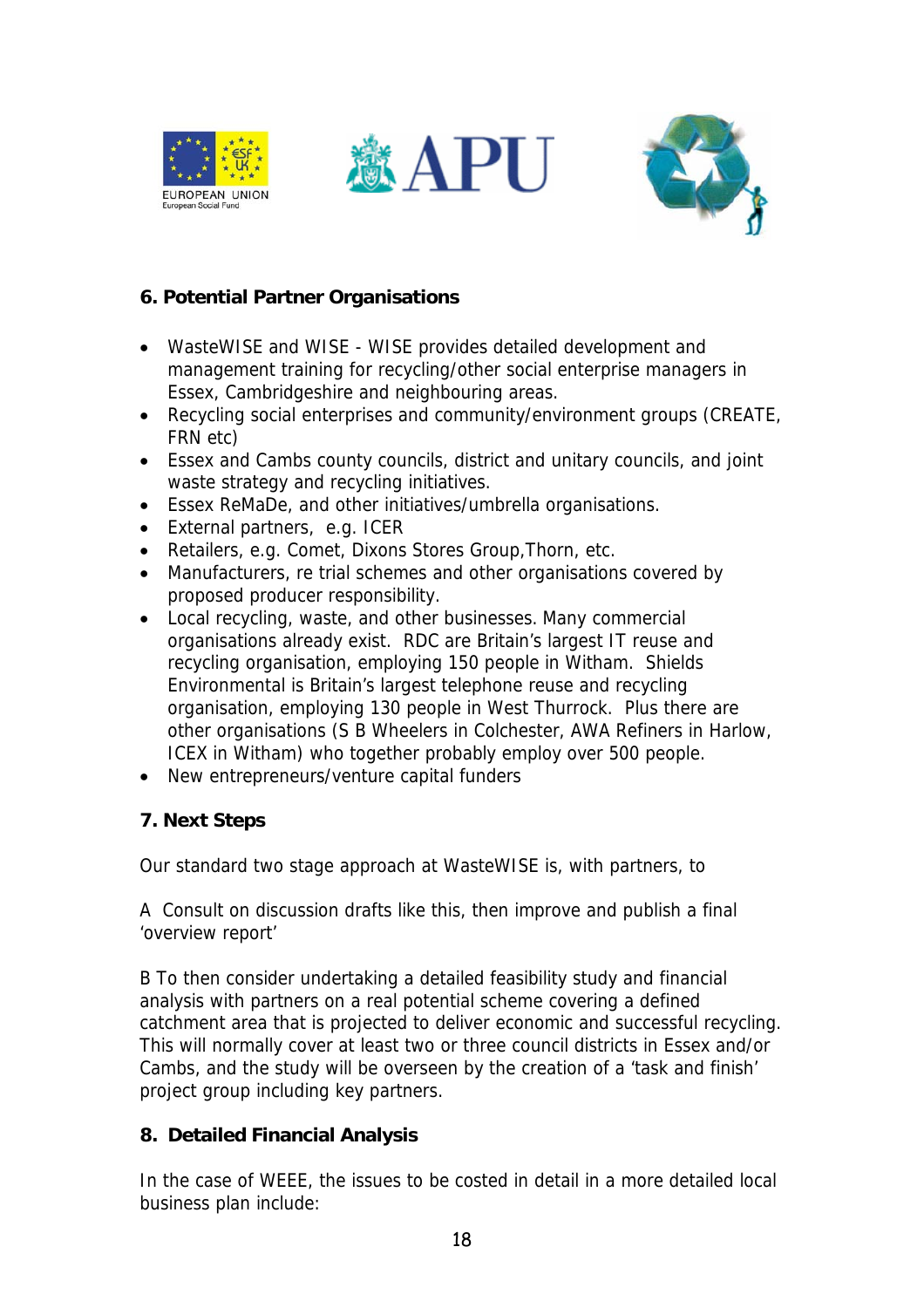





# **A FIXED COSTS** (\*\* costs reduced by partnerships/links)

Capital investment

- recycling skips appropriate to categories such as ..
- collection vehicles
- -
- \*\* premises for sorting/
- \*\* Retail outlets
- \*\* Operating costs
- business rates, phones etc
- promotion/media

# **B VARIABLE COSTS**

Staff costs

- WEEE collection
- Sorting
- Electrical testing
- Dismantling/Refurbishment
- Testing (eg. Wash/dry cycle)
- Guarantee/back-up
- Delivery/transport to market

Operating costs

- Fuel/power/premises
- -

# **C INCOME**

Price per item

Recycling or reuse credit per tonne?

Potential financial support from local authority for trial

Staffing contribution re: placing people with learning disability/training support

Potential assistance from industry responsibility fund

Local partners interested in reprocessing outputs

Potential grant aid and start up funding (WasteWISE has further analysis on these)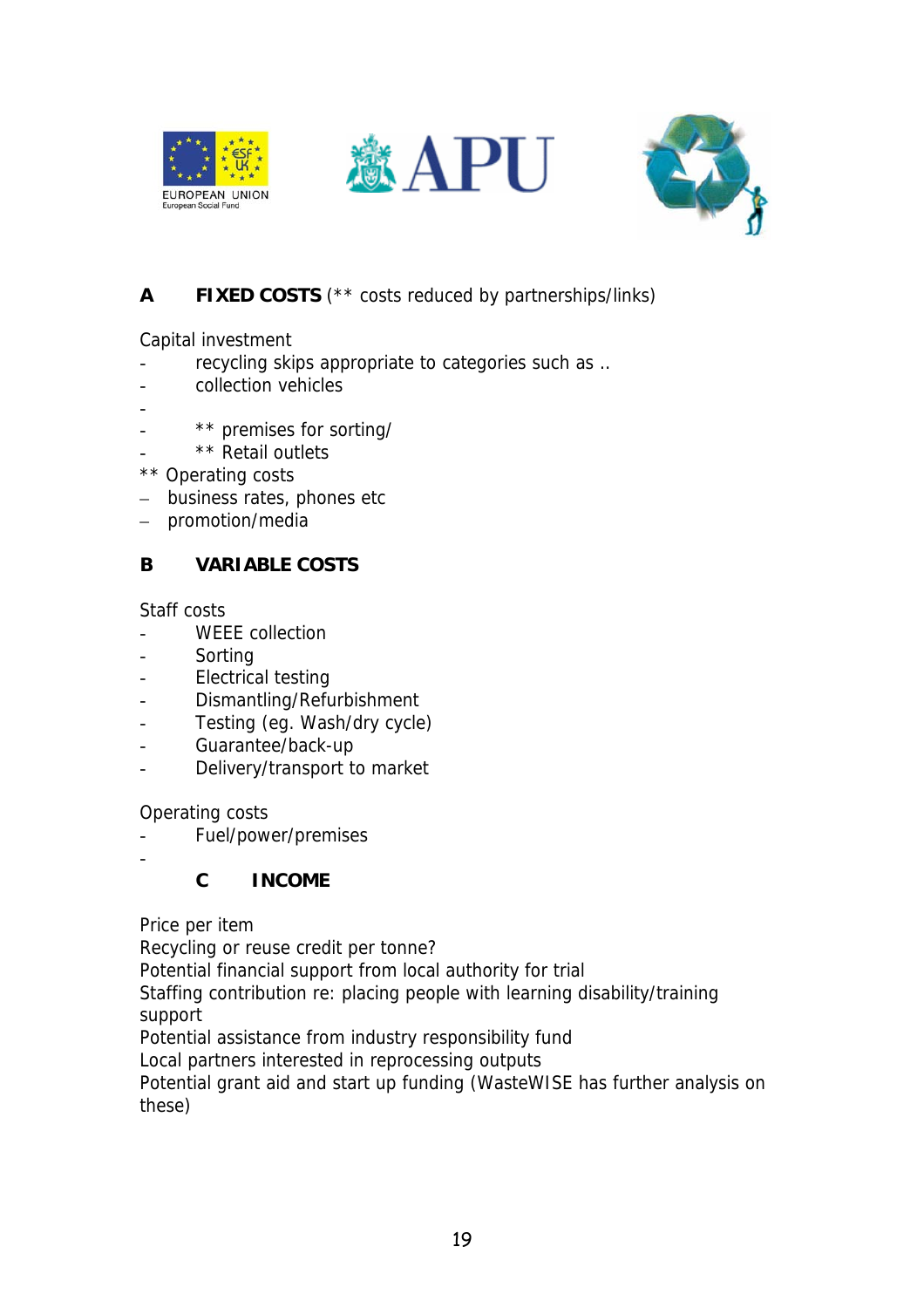





## **9. Further Contacts and Sources**

(other contacts can also register with us to have their details added below)

#### **Contacts**

Craig Anderson, Development Manager (WEEE), Furniture Recycling Network (FRN), 48-54 West Street, St Philips, Bristol BS2 OBL. Tel: 0117 954 3571. frnresearch@btinternet.com

John Redmayne, Create, Speke Hall Road, Speke, Liverpool L24 9HA. Tel: 0151 448 1748. speke@create.mersinet.co.uk.

Ron Taggart, SOFA, 48-54 West Street, St Phillips, Bristol BS2 0BL. Tel: 0117 941 3322. sofa@brisrc.demon.co.uk.

John Wilson, Revitalise, Unit 2,Wycke Hill Business Park, Wycke Hill, Maldon, Essex CM9 6UZ Tel/Fax: 01621 855954 Email: mail@revitalise.fsnet.co.uk, web: www.revitalise-IT.co.uk

Gary Griffiths, Environmental and Quality Systems Manager, RDC, 29, Eastways, Witham, Essex CM8 3YQ. Tel: 01376 504234/07753 771222 E-mail: ggriffiths@rdc.co.uk, web: www.rdc.co.uk

Amy Griffiths, Project Coordinator, WEEE Recycling Network. Tel: 01392 262366. a.griffiths@darpenvironmental.com, www.weeenetwork.com. www.createuk.com/inside/

Andy Grant, Network Recycling, Trelawny House Surrey Street, Bristol, BS2 8PS. Tel: 0117 942 2271 Fax: 0117 914 1270 e-mail: **info@networkrecycling.co.uk**

Industry Council for Electronic Equipment Recycling (ICER), 6 Bath Place, Rivington Street,London,EC2A 3JE Tel: +44 (0) 20 7729 4766 Fax: +44 (0) 20 7729 9121 Email: ws1@icer.org.uk www.icer.org.uk

Chris Tollardy, DTI Sustainable Development, Tel: 0207 215 0972. Email: chris.tollardy@dti.gsi.gov.uk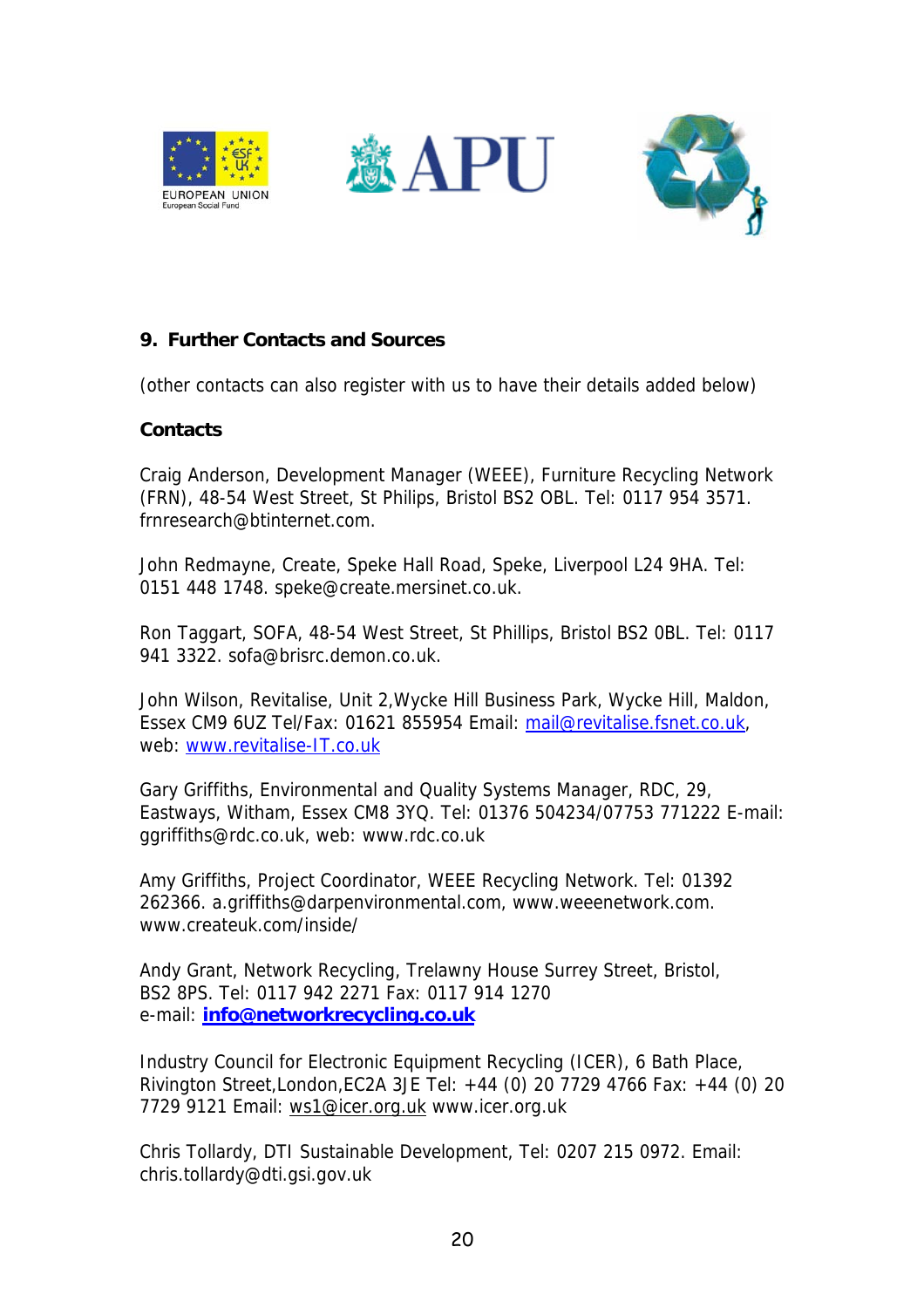





Neil Thomson, Project Manager, Remade Essex, AMT Centre, Upper Chase, Writtle Road, Chelmsford, Essex. CM2 0BN. tel: 01245 259351, neil.thomson@eepartnership.co.uk.

## **Sources**

- 1. www.dti.gov.uk/sustainability/downloads/weee.pdf
- 2. Environment Agency Briefing Notes, Chartered Institution of Wales Management Exhibition, June '03.
- 3. www.dti.gov.uk/sustainability/weee/index.htm

4. DTI/DEFRA WEEE Seminar, Marriot Hotel, King Henry Road, London, 1st December 2003.

- 5. www.weeenetwork.com/reuse.htm
- 6. www.dti.gov.uk/sustainability/weee/cawcapacity.pdf
- 7. www.anr.state.vt.us/dec/ead/mercury/environ/index.htm
- 8. Local Authority Good Practice in the Management of the Bulky Household
- Waste Stream, S. Reeve, Network Recycling, Bristol.
- 9. www.hp.com/hpinfo/globalcitizenship/environment/

productdata/pdf/ij\_c1806a\_eng\_v1.pdf

- 10. www.createuk.com
- 11. www.hse.gov.uk/pubns/eis35.pdf
- 12. www.dti.gov.uk/support/whitegoods.pdf
- 13. http://164.36.253.20/sustainability/weee/
- 14. Materials Recycling Week, vol. 183, no. 3, p5, Feb 2004.
- 15. www.letsrecycle.com/info/localauth/news.jsp?story=2876
- 16. www.wrap.org.uk/news\_detail.asp?NewsID=366
- 17. www.trcomputers.com
- 18. Millrace IT Sector Profile, Report for InterAct, Sarah Garner, Nov. 2003
- 19. www.realise-it.org/weeereport.asp
- 20. www.letsrecycle.com/legislation/news.jsp?story=3003
- 21. www.epa.gov/iris/subst/0144.htm
- 22. www.london.gov.uk/assembly/reports/environment.jsp
- 23. www.letsrecycle.com/news/archive/news.jsp?story=2220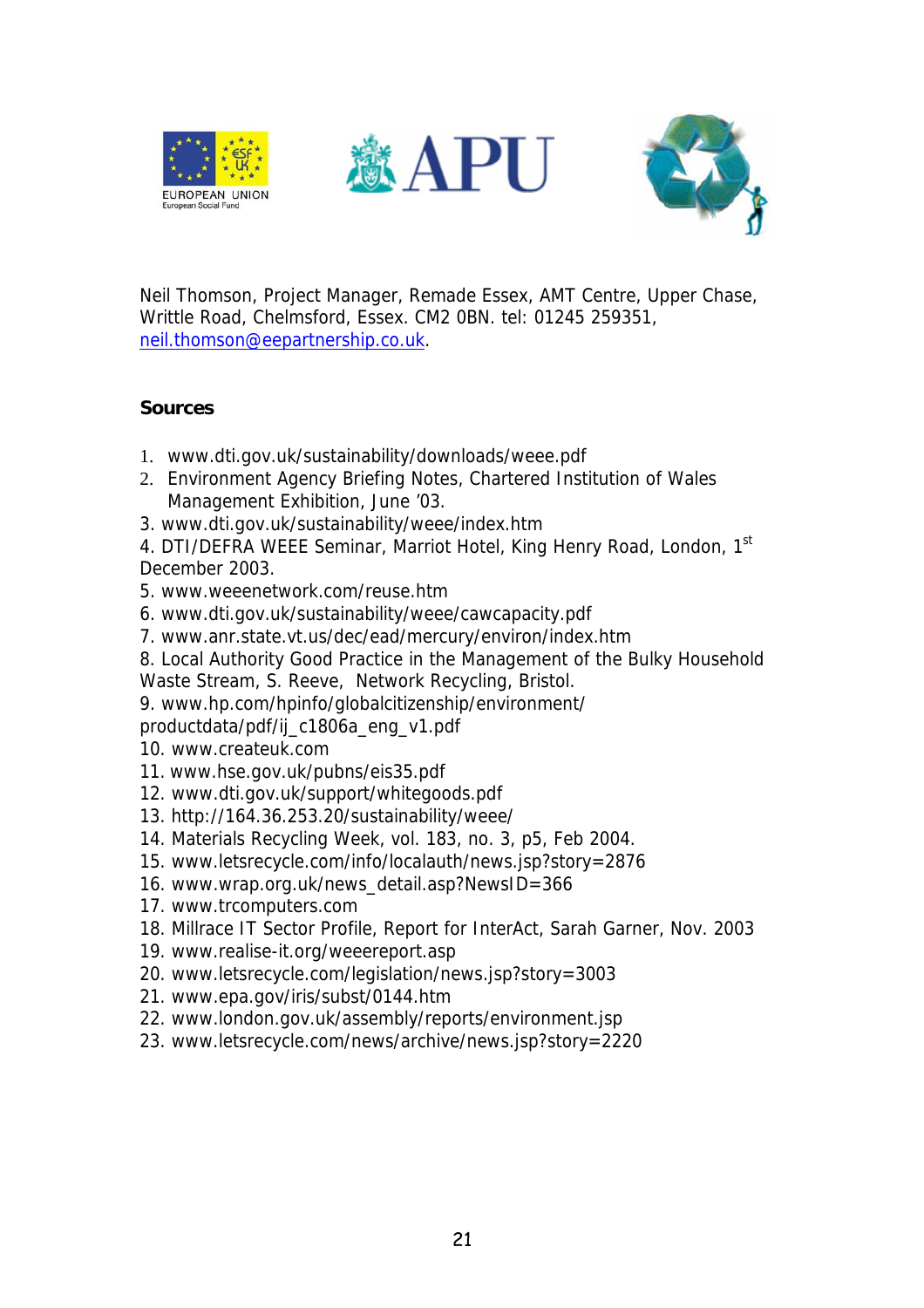





## **Appendix 1**

(i) Categories of WEEE (as defined by the Directive). Percentages of total WEEE shown in brackets.

| 1. Large household - Washing machines, fridges etc.           | (49%)   |
|---------------------------------------------------------------|---------|
| 2. Small household - Vacuum cleaners, toasters etc.           | (3%)    |
| 3. IT and telecoms - PCs, printers, mobile 'phones.           | (40%)   |
| 4. Consumer equipment - TVs, radios etc.                      | (8%)    |
| 5. Lighting equipment - fluorescent lamps, sodium lamps etc.  | (1%)    |
| 6. Electrical and electronic tools - Drills, lawnmowers etc   | (3%)    |
| 7. Toys and Leisure - Video games etc.                        | (1%)    |
| 8. Medical devices - X-ray, cardiology etc.                   | no data |
| 9. Monitoring and control – Smoke detectors, thermostats etc. | (1%)    |
| 10. Automatic dispensers - Hot drinks, cash machines etc.     | (3%)    |
|                                                               |         |

Percentages refer to ICER 1998 estimates [1]

(ii) Recycling and Recovery Targets set in the WEEE Directive

| Category           | Recovery Target (%) | Recycling Target (%) |
|--------------------|---------------------|----------------------|
| 1. Large Household | 90                  | 75                   |
| 2. Small Household | 70                  | 50                   |
| 3.                 | 75                  | 65                   |
| Consumer<br>4.     | 75                  | 65                   |
| Lighting<br>5.     | 70                  | 50                   |
| Tools<br>6.        | 70                  | 50                   |
| 7. Toys            | 70                  | 50                   |
| Medical<br>8.      | <b>None</b>         | none                 |
| 9. Monitoring      | 70                  | 50                   |
| 10. Dispensers     | 90                  | 50                   |
|                    |                     |                      |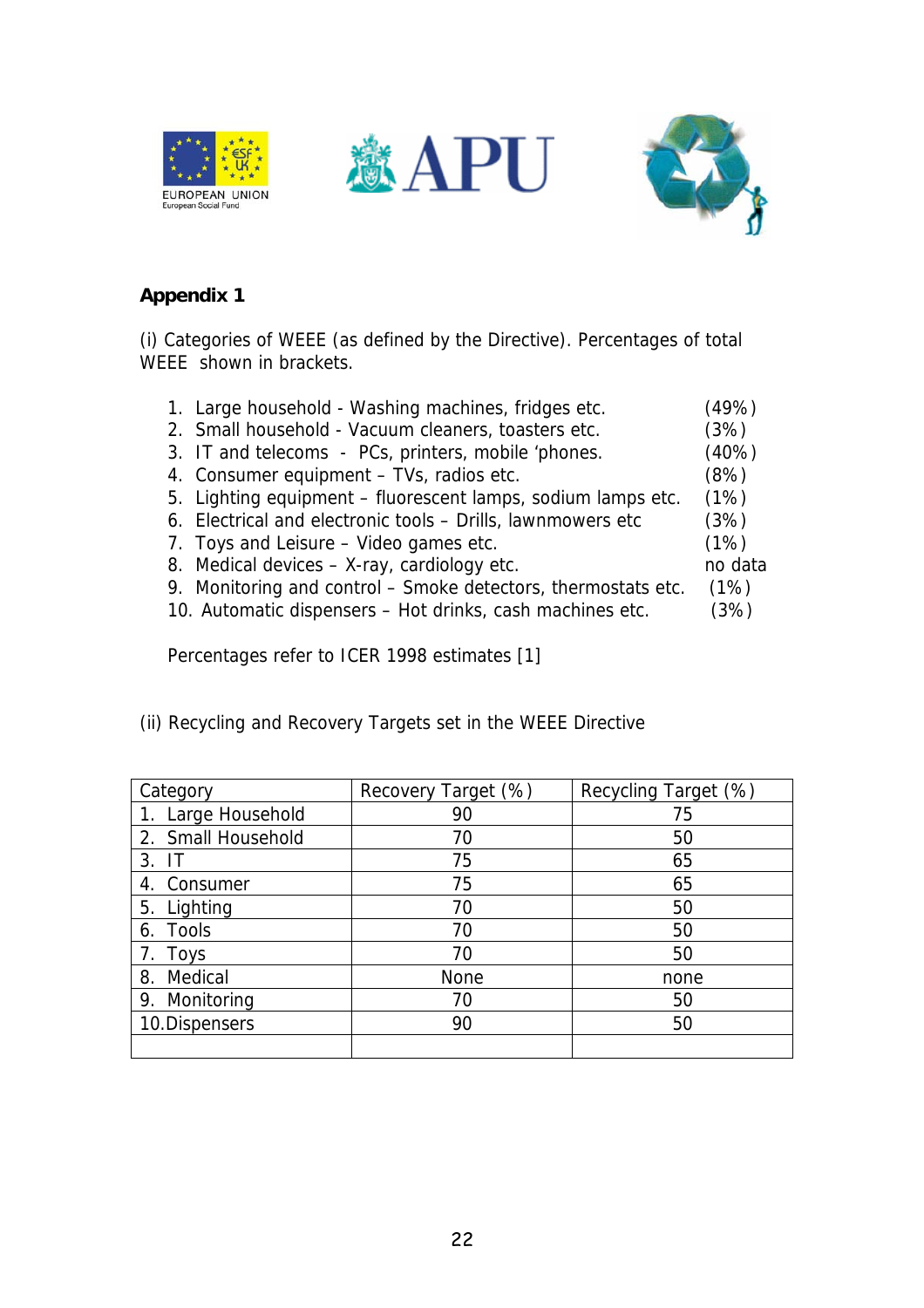





## (iii) Particularly Difficult Components of WEEE

CRTS from Computer Monitors and TVs

Andela (www.andelaproducts.com/products/crt3.html) in the USA sell a compact pulverising system and provide useful information on their website. The procedure exceeds the value of the raw materials so reprocessors charge a fee, which varies from around £5 to £13 per unit. Reprocessors are few and far between and transportation costs also have to be added. NuLife (www.nulifeglass.com) have recently built a new plant in Flintshire which uses a novel process. There are no details of how this operates but it appears to be more cost effective than traditional smelting. They currently accept monitors via a drop-off point in Chester for £2.50 per unit. NuLife are interested in forming regional partnerships. It is not clear whether this involves collection sites or whether the technology is simple enough to start up regional reprocessing centres.

RDC in Witham use a third party recycler who takes whole CRTs, dismantles them and sells the plastic for recycling although some flame retardant "contaminated" plastic is sent for waste to energy recovery. Cable is sold recycling, the metal skeleton for scrap. The recycler than smelts the circuit boards and Cathode Ray Tubes to reclaim the lead. The CRT glass reverts to silica that replaces mined furnace sand. The smelting tank slimes are refined to recover precious metals and copper from circuit boards, and the furnace slag (oxidised iron and steel) is sold as a product to strengthen foundation cement. Nothing is landfilled – zero waste is produced.

#### **Plastics**

The current plastics content of WEEE is estimated to be ca. 22% [1], or over 235,000 tonnes of the projected 2002 total.The polymers are high-value engineering materials which may fetch a good price if correctly sorted. Grinding prior to transportation reduces costs. Unsorted materials may be accepted but this is usually without payment. Sorting will probably require infrared or x-ray equipment together with initial training by plastics experts. Linpac in Yorkshire accept ABS, HIPS and PC. Sonepa, based in the Netherlands, buy ABS, PC and other plastic scrap. J.J. Plastics in Flint and Manchester accept mixed scrap of all kinds. However, it must be borne in mind that highly toxic furans and dioxins can be produced during the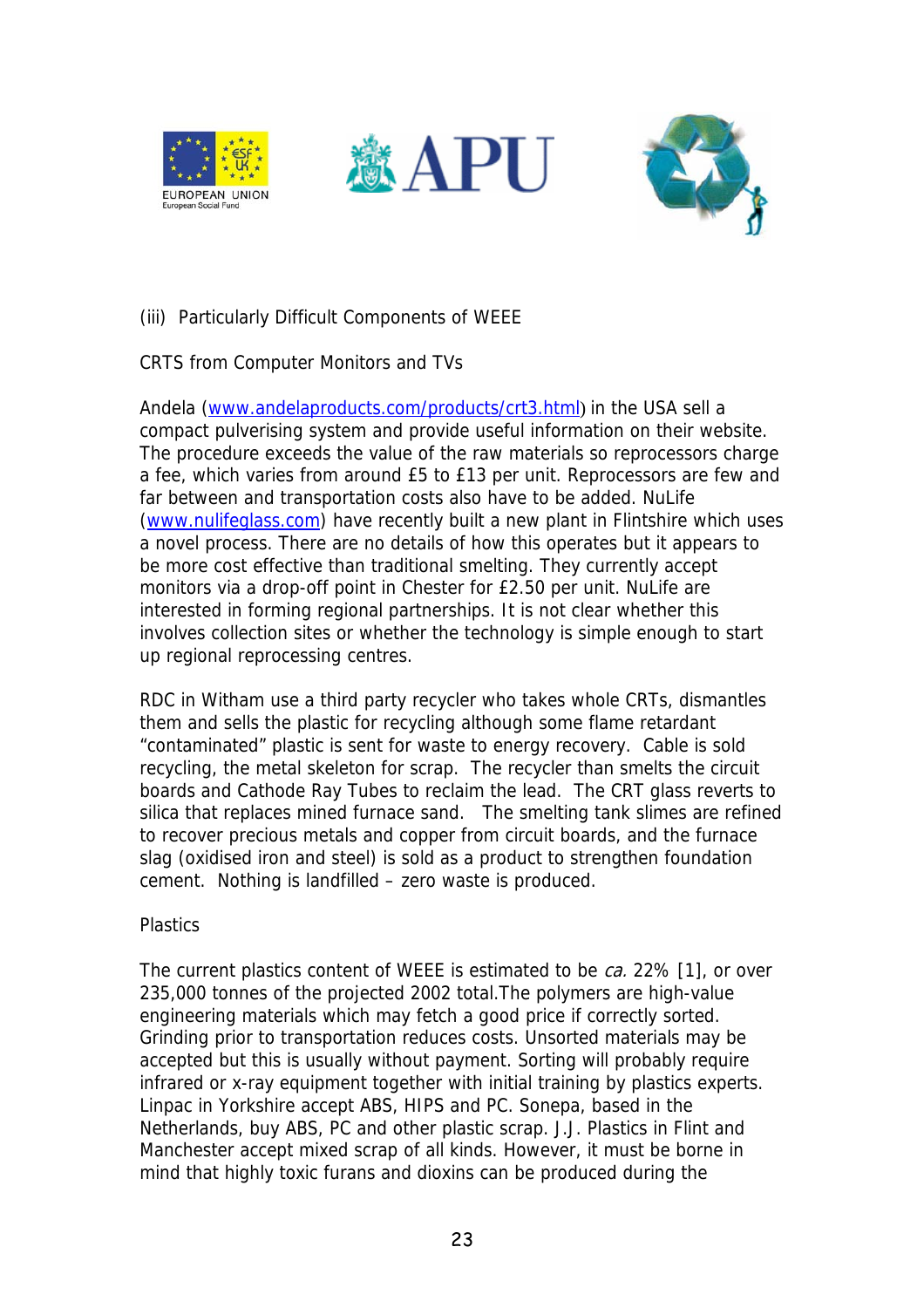





extrusion process when recycling these materials so the effect on the environment may not be entirely beneficial.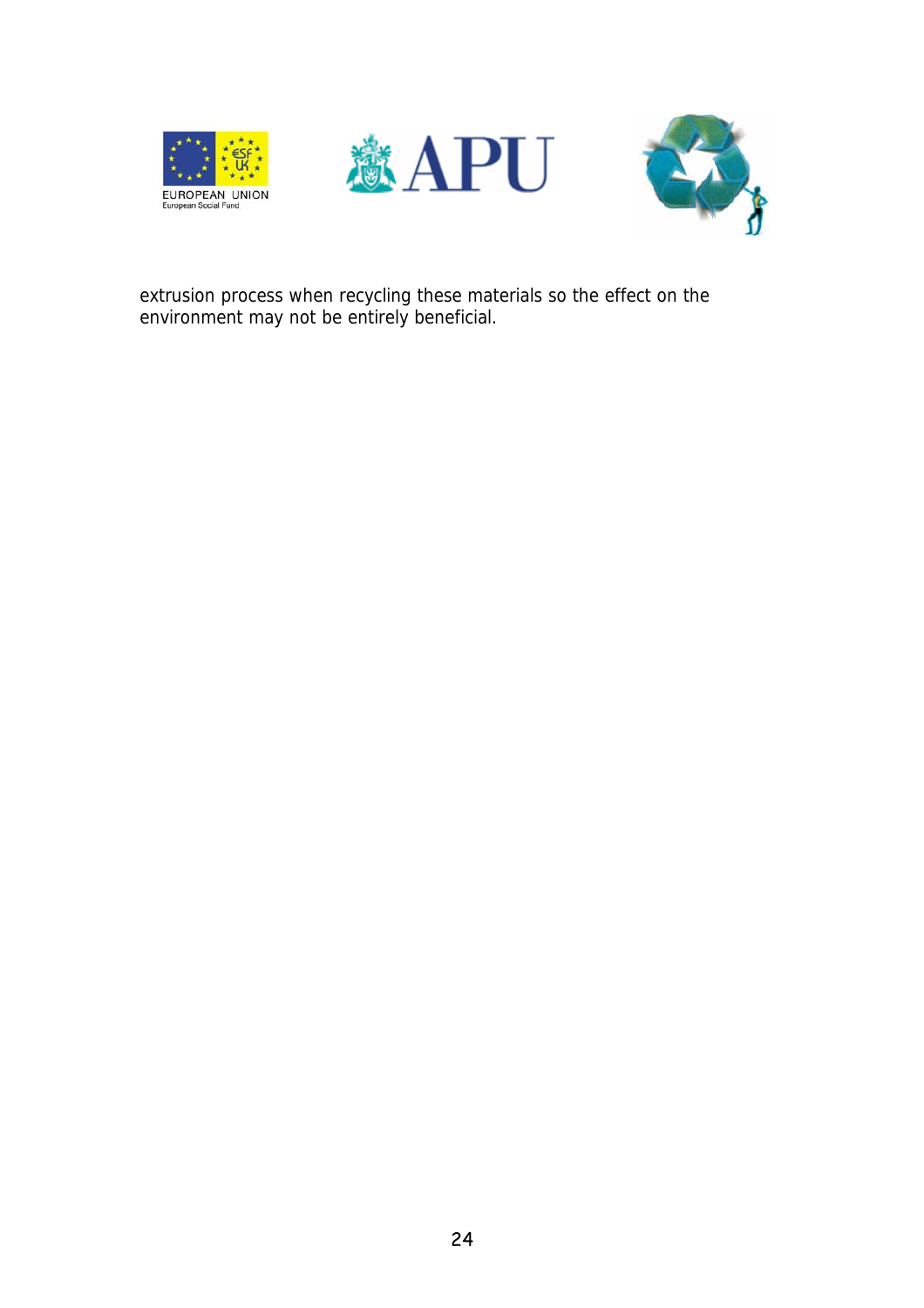





# **Appendix 2**

(i) Large Household Appliances

Refrigeration.

Refurbishing is not quite so simple with these items due to compliance with EC 2037/2000. Provided the coolant does not need topping up, refurbishing will probably involve electrical safety testing, cleaning/disinfection, and temperature monitoring over a 24 hour cycle.

Each appliance has a plate either on the back or inside giving the type and volume of refrigerant charge. If it has been refilled with a different type to the original a further label should have been put on the compressor. Older appliances have no information about the foam used – it is best to assume that these contain CFCs. As long as the appliance doesn't need a top up of gas there are no restrictions on servicing, refurbishing or selling the appliance. Topping up with CFCs is now illegal – the circuit must be drained by a suitably qualified person and the gas collected, stored and sent for destruction. The appliance can then be filled with a suitable replacement. Appliances must have CFCs removed by a qualified person before being scrapped. The regulation states that ODS present in the foam as well as the cooling circuit must be recovered, which requires transport to an industrial facility – these are still few and far between in the UK (see list in Appendix 3) and costs range from £10 to £25 per unit. Care must be taken with the transportation in case of coolant leakage.

#### Laundry and Cookers

Washing machines, tumble dryers and cookers are fairly simple to refurbish, so long as electrical safety testing is completed. The appliances should be tested over one or more complete cycles – this could involve extensive electricity and water costs which should be considered in cost analyses. It is likely that a team of technicians will be involved in the refurbishment and a stock of spares produced from scrap items.

Create [10] provides a good example of the re-use and recycling of large household WEEE. It has premises in Liverpool and Tottenham and was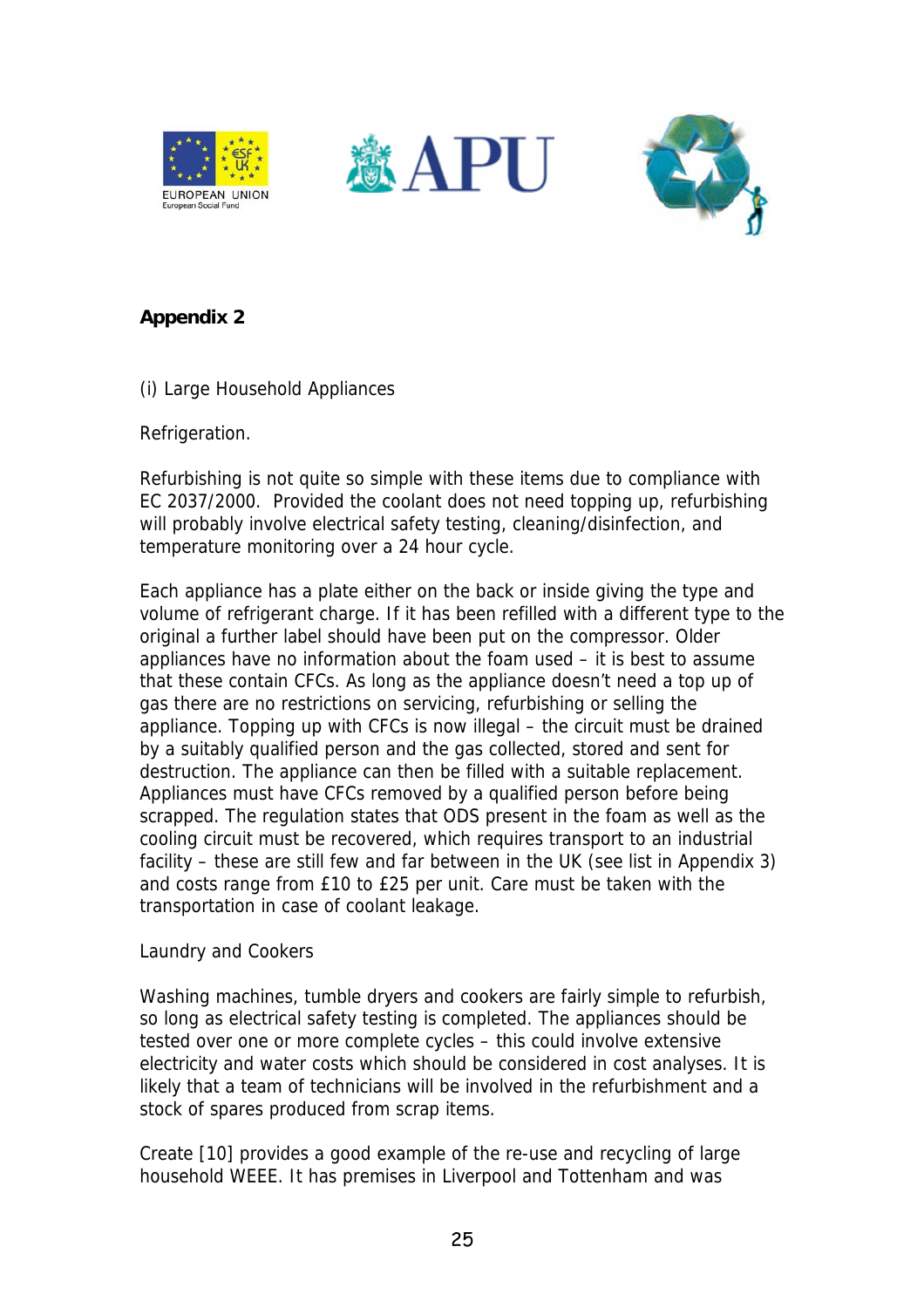





developed to help the long-term unemployed in association with Curry's, Thorn and the FRN. Create started in 1995 with an annual input of 4000 units and have progressed annually at an approximately linear rate to 16,500 units (88,000 in total) during which time they have provided work for 176 trainees and sold 15,000 refurbished appliances. Create UK has been set up to support and co-ordinate the development of a network of Create-type projects across the UK.

It is essential that such schemes collect appliances before they are dumped at CA and other sites so they are preserved in best condition. Refurbishing must include electrical testing to the relevant standards [11,12]. Washing machines, for example, should be tested under load, and a reasonable warranty – at least 6 months - and service back-up should be provided as part of a quality service.

From Table 2 in section 2, the estimated annual quantity of large household WEEE available for re-use and recycling in Essex is ca. 1560 tonnes. This takes into account a recycling rate of ca. 87% estimated from the limited ICER data available. In practice, the number of appliance currently re-used appears to be so small that it can probably be assumed that 20% of this 87% are suitable for re-use, giving a potential of ca. 2,400 tonnes of re-usable large household WEEE in Essex alone, with ca. 900 tonnes in Cambridge and ca. 8,500 tonnes in the Eastern Region.

Using data from Create (www.createuk.com/inside/information\_sheet\_1.htm), the average weight of large household appliances is 40 kg, from which an annual total of at least 38,700 appliances available for re-use and recycling in Essex can be deduced from the data in Table 2, Section 2, without the additional amounts outlined above. This is over twice the number of units currently processed by annually by Create in Speke and Tottenham combined.

Table 1 shows estimated annual costs and income from a possible scheme processing 290 tonnes (ca. 7200 items) of large household WEEE per year from which it can be seen that jobs for at least 5 social enterprises employing over 40 people in total could be provided in Essex from the residual waste. For Cambridge at least one such scheme could operate and in the Region 17 in total, providing employment for over 130 people. The collection of 100% of large household WEEE as demanded by these figures is of course unrealistic but as outlined above, around 8 times this amount of re-usable large household WEEE is probably being shredded and so could be used if a better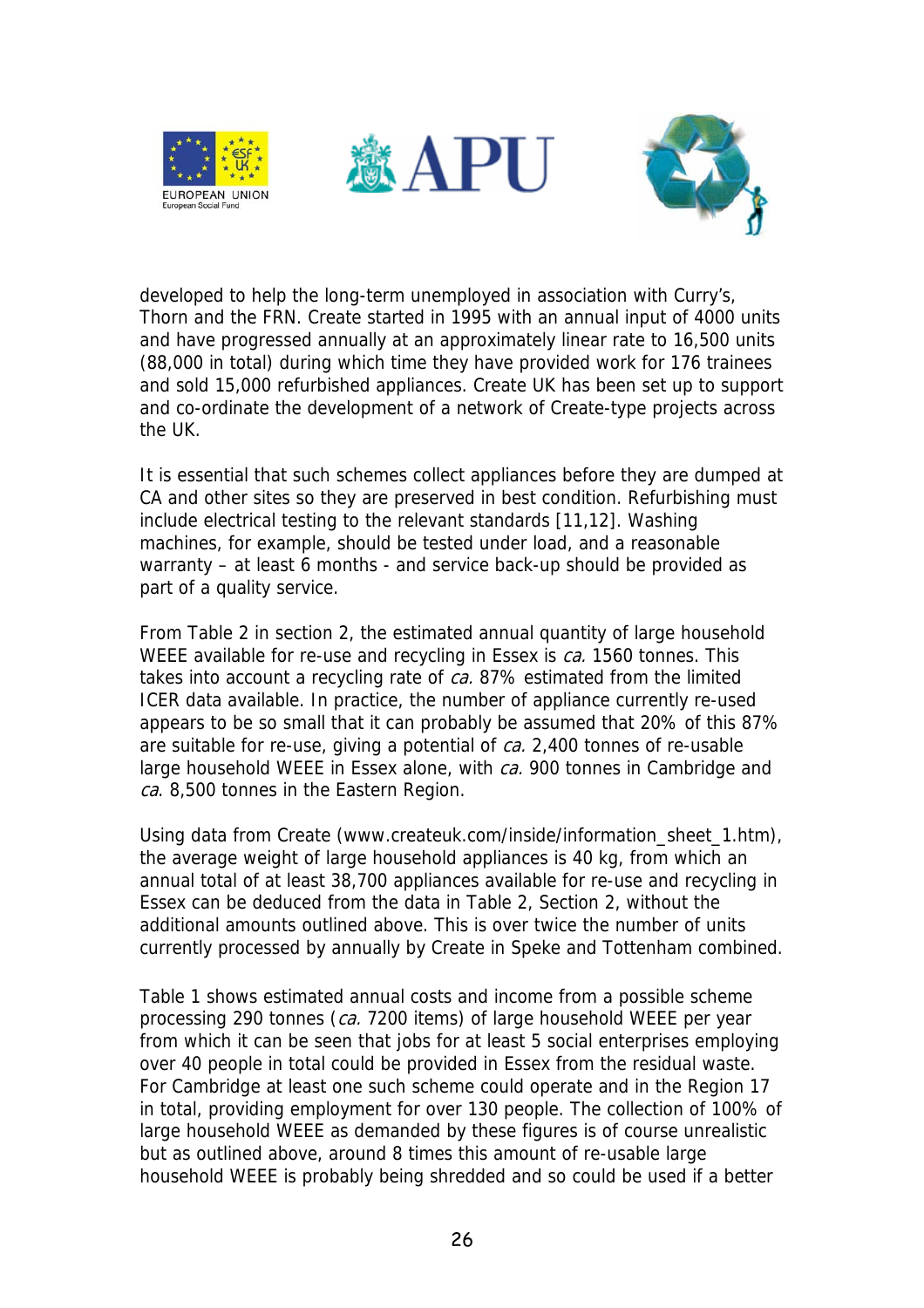





collection structure were put into place. Further research, particularly with regard to the cost of premises, cost of waste disposal and collection fees, together with consultation with the FRN is recommended before embarking on such projects. It may be advisable to break the operation down into smaller units so as to avoid VAT by reducing sales below the VAT threshold of £56,000 – equivalent to sales of around 600 units at £93 each. The work schedule in the proposed scheme is ambitious and an extra driver and technician for service/sales may be required. It may be more feasible, in the first instance, for prospective social enterprises to act as collectors for one or more of the 35 Appliance Re-use and Recycling Centres (ARCs) which the FRN hopes to set up across the UK. Realistically, without good support from Local Authorities or retailers and manufacturers towards the cost of premises, fees of around £20 - £25 per item will have to be charged.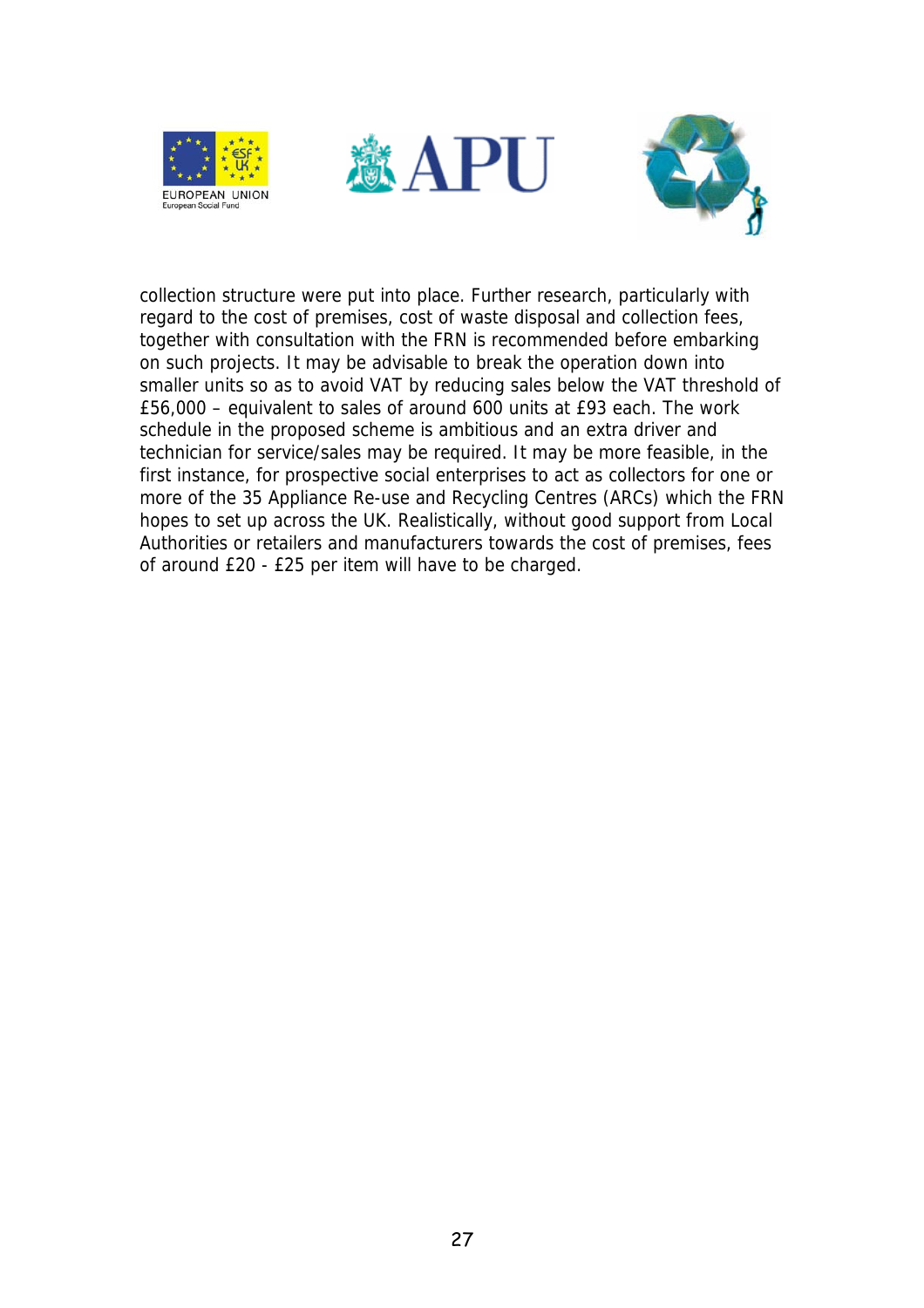





## **Table 1 Estimated annual costs/income for large household WEEE scheme**

| Item                                 | cost    | Income  |
|--------------------------------------|---------|---------|
|                                      |         |         |
| Vans                                 | 11,580  |         |
| Fuel                                 | 8,935   |         |
| <b>Staff</b>                         | 150,000 |         |
| Premises + Insurance                 | 29,000  |         |
| Waste Management Licence             | 7,000   |         |
| Equipment                            | 5,000   |         |
| Sales 1440 units @ £93 each          |         | 130,200 |
| VAT@17.5%                            | 22,785  |         |
| Scrap 2160 units (86 tonnes          |         | 864     |
| @£10/tonne)                          |         |         |
| Scrap refrigeration (2160 units@£15) | 32,400  |         |
| Waste disposal equiv.1440 units (57  | 1,728   |         |
| tonnes @£30/tonne)                   |         |         |
| Fee from man/retailer/LA (£20/item)  |         | 144,000 |
| Total                                | 268,428 | 275,064 |
| Surplus                              |         | 6,636   |

Notes:

Assumes throughput of 7200 units (290 tonnes) per year (0.6 tonnes or ca. 15 units per vehicle per day), 20% refurbishment, 20% spare parts and 60% scrap. Half total number of units assumed to be refrigeration (derived from www.dti.gov.uk/sustainability/weee/cawcapacity.pdf) which has to be disposed of by an external dismantler at a minimum cost of £15 per unit – extra transport costs may also be incurred. It is further assumed that 20% of the total replaced by spares has to be disposed of at an estimated cost of £30/tonne (this may be much higher if considered hazardous waste – as motor and transformer windings, capacitors etc. may be under RoHS.). The throughput of ca. 6 units per technician is in the range identified by Craig Anderson at the FRN (private communication). The equipment cost may need to be increased if a fork-lift truck and operator are required.

Van costs assume use of 2 Ford Transit Connect 1.8 TDCI vans leased and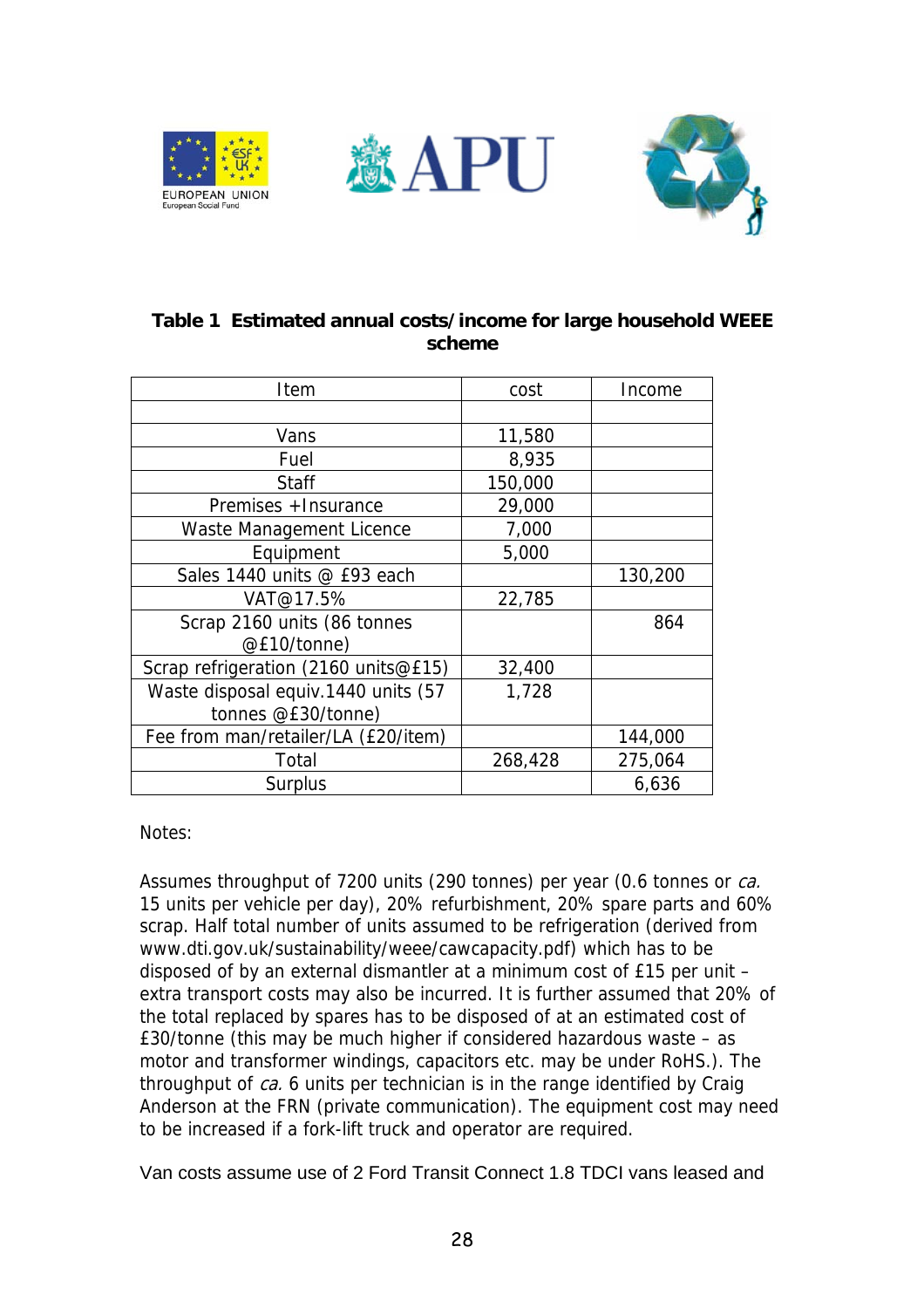





maintained at £435 per month inc VAT (www.castleleasing.co.uk) insured at £400 per year, taxed at £170 per year and used for 24,000 miles per year.

Fuel costs assume 100 miles per day (6.6 miles per item), 48 weeks per year, 20 mpg (7km/l) diesel at 82p per litre). Figure reduces by *ca.* £1,100 if using bio-diesel produced from waste cooking oil (see WasteWISE report 2). Cost could be reduced further by using LPG although the environmental benefit would be less.

Staff costs (8 in total) assume senior technician (1x £25,000), 2 technicians + 2 drivers  $+$  2 assistants (6 x £15,000), and 1 admin (1x £10,000) and include 20% on-costs.

£2000 per month is a very rough estimate for premises. This should be investigated further as a fairly large area would be required – for example, 30 units need to be worked on each day and a week's store would be 150 units – enough to cover around 40 square metres when stacked two high.

£5000 is estimated for insurance. This should also be investigated further as the operation may be viewed as hazardous – latest news is that the FRN may be able to broker a special deal for social enterprises.

A Waste Management licence (WML) may cost over £5,000 to aquire and then £2,000 a year to maintain. A technically competent person must be named on the WML, who may also require training by WAMITAB at £3,000 a year. Charities may be exempt but only if they supply charities.

The sales figure of £93 per item is derived from averaging current prices displayed on the Create UK site (www.createuk.com). These are given below, together with weightings used for the average. To derive a figure the average price within each band was used. The weighting scheme is based on figures from Create's survey of sales of 8,000 appliances which showed proportions to be 56% Washing, 30% Refrigeration and 14% Cookers.

Price Weighting (total  $= 4$ ) Washing: Washing Machines £79 - £129 (2.00) Tumble Dryers £59 - £79 (0.15) Condenser Dryers £120 (0.05) Dishwashers £95 - £130 (0.05)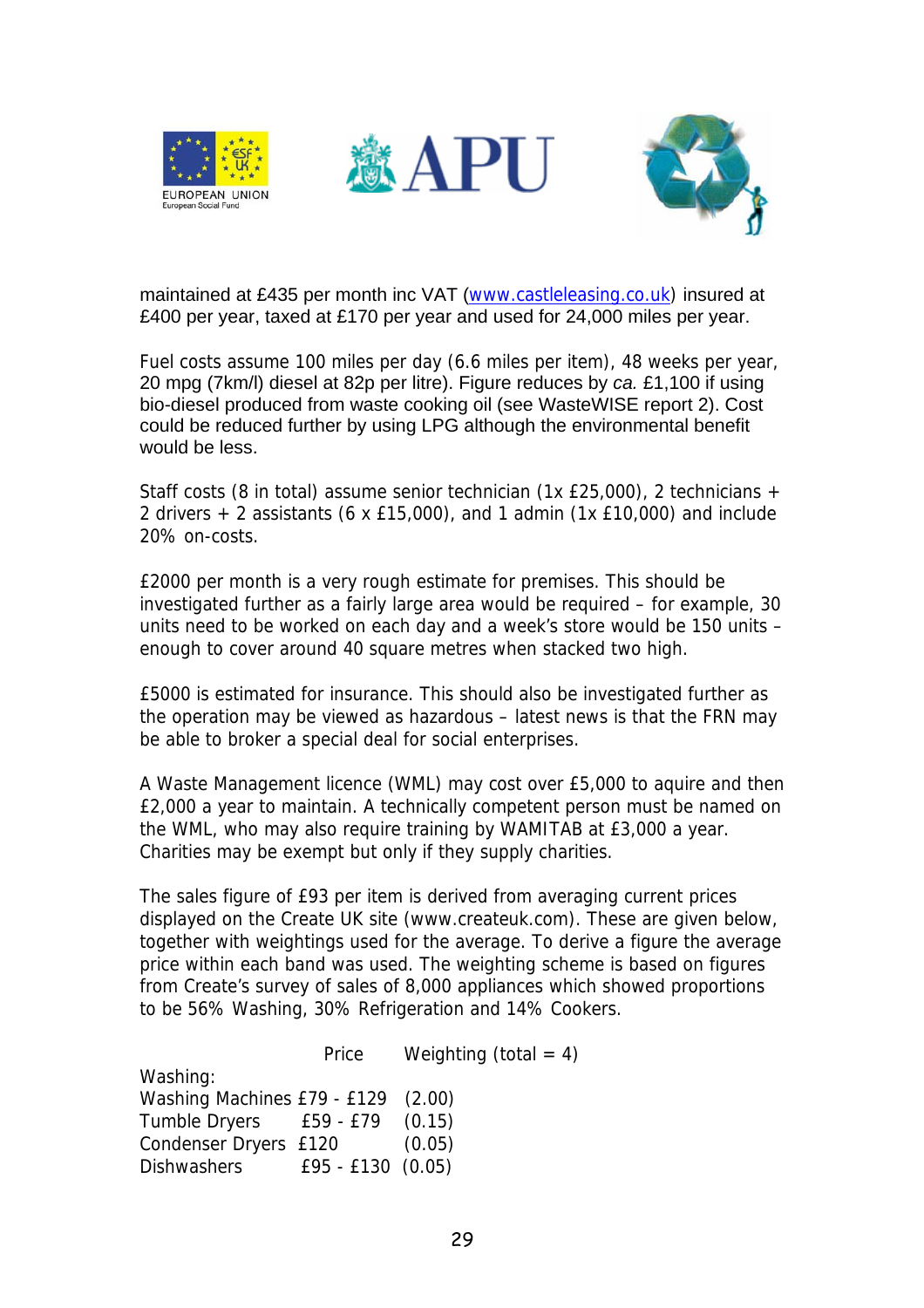





Refrigeration: Fridges & Freezers £49 - £79 (0.60) Fridge Freezers £69 - £159 (0.60)

Cooking Electric Cookers £85 - £155 (0.55)

High quality items such as the "nearly new" returns obtained by the FRN may have a much higher value, increasing the average, but on the other hand, social enterprises may wish to sell some items at lower cost to the disadvantaged, reducing it. For example, SOFA put a cap of £60 on the price charged (It is difficult to see how an enterprise could be sustainable selling generally at such a price).

## (ii) IT

Since April 2002, the commercial firm RDC in Witham has processed over 2,000 tons of waste IT with zero landfill, producing mass balance reports tracking materials reclaimed. They report 100% recovery and 92% recycling. RDC are keen to work with social enterprises as partner organisations to provide affordable access to EEE as described previously.

It is difficult to propose an entirely social enterprise based scheme for IT WEEE re-use and refurbishment that doesn't require some degree of grant support. The extent to which this is needed depends on whether a fee can be obtained from manufacturers/retailers. Social enterprises currently operating in Essex in this field are Millrace IT in Chelmsford, Seetec in Hockley and RevITalise in Maldon.

Millrace IT was set up in Chelmsford 1995 and is now a trading arm of InterAct Projects Ltd. Millrace has a staff of 5 people and reprocesses discarded computers for sale to the UK market or to send to Africa for charitable purposes. They also provide a tutoring service, install hardware/software, provide a data eradication service, and strip down the components for resale as scrap. A recent profile report conducted for InterAct [18] has concluded that the UK market for PCs is very competitive and that without a large budget for marketing Millrace IT will find it difficult to compete, especially if larger manufacturers undertake their proposals to recycle. The lack of government projects and schemes for the recycling of PCs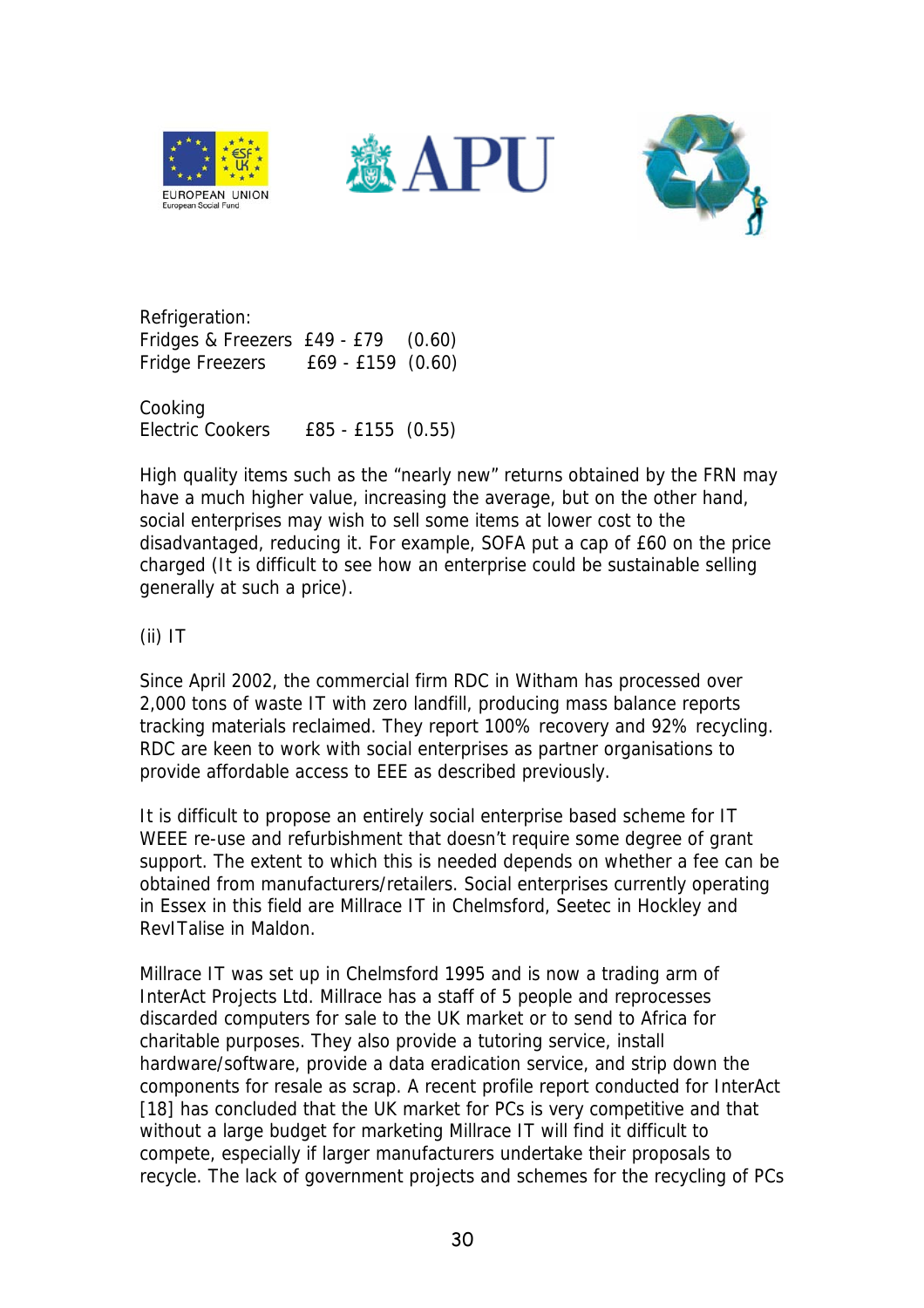





was also thought to leave the market at a weak level. In addition, the difficulties posed by the disposal costs of waste CRTs and waste plastic which contain materials banned from landfill (see section 5) make the operation more costly and complicated than may be initially thought. Another IT re-use and recycling social enterprise, RevITalise in Maldon, have recently had problems and costs involved disposing of these items. The sequence of operations for re-use are as follows:

(i) On arrival the equipment is logged into a database and labelled (ii) it is then safety tested (iii) All hard disks are wiped to ensure removal of sensitive or confidential data (if this is not possible, the disk will be destroyed)

(vi) The equipment is cleaned thoroughly and all corporate identification removed (v) Additional licensed software and hardware is installed as required (vi) The equipment is packaged .

Table 2 shows a breakdown of estimated costs and income for a reuse/recycling social enterprise modelled along the lines of Millrace IT. At present, Millrace is selling 50 units per year at an average price of £150, providing an income of £7,500 [18]. If the maximum target of 200 units were sold to the UK market at this price an income of ca. £30,000 would be generated. However, this is probably an overestimate as the prices charged for used computers are falling in the face of the low prices charged for new equipment – for example a well-specified 2.4 GHz unit with Windows XP, 256 MB of RAM, DVD  $+$  CD writer and TFT screen can be bought on the High Street for £450. On-line sellers are advertising used P III units complete with monitors for £130 [17], so this figure is probably a more reasonable estimate. Using approximate figures for overheads, Millrace need £117,000 to break even every year [18]. Around £12,000 of income is provided by tutoring at a rate of £15.38 per hour and other contracts have been secured to increase this. However, even with over £62,000 of grants and donations there is currently a trading viability of almost £34,000. A recent possibility has arisen to provide computers for a charity called Digital Links International who may be willing to pay up to £12 for the collection of each PC and £20 for the resale of each unit to Africa with no packing or shipping overheads. It has been calculated that Millrace could provide 2000 computers per year, generating an income of £64,000 from the contract. This would leave a short-fall of ca. £30,000 to be filled by tutoring, grants and/or a fee of ca. £15 per item charged to the manufacturers. A number of funding sources are available, for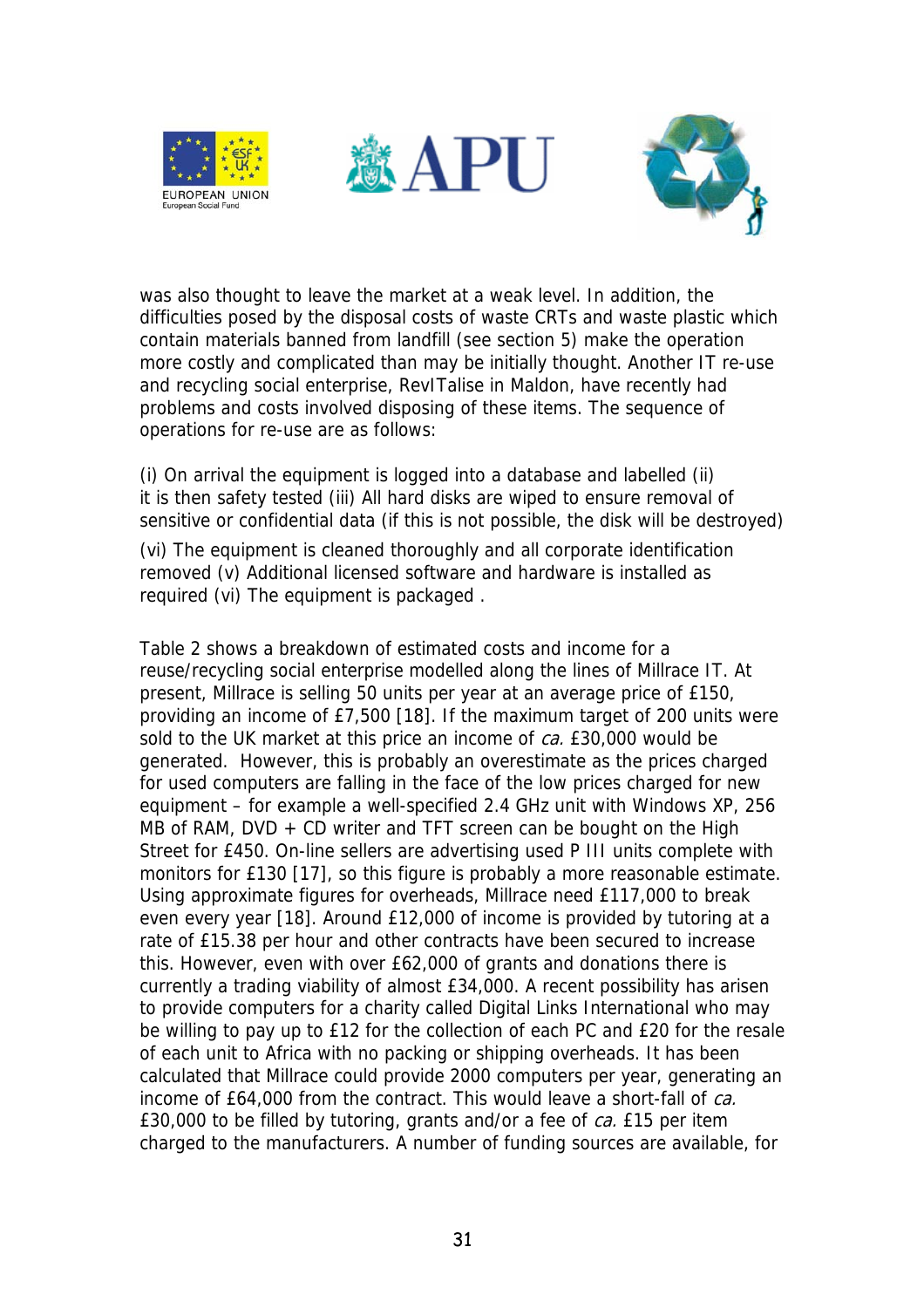





example, Seetec have received grants of over £150,000 from the ESF and have recently applied for CRED funding.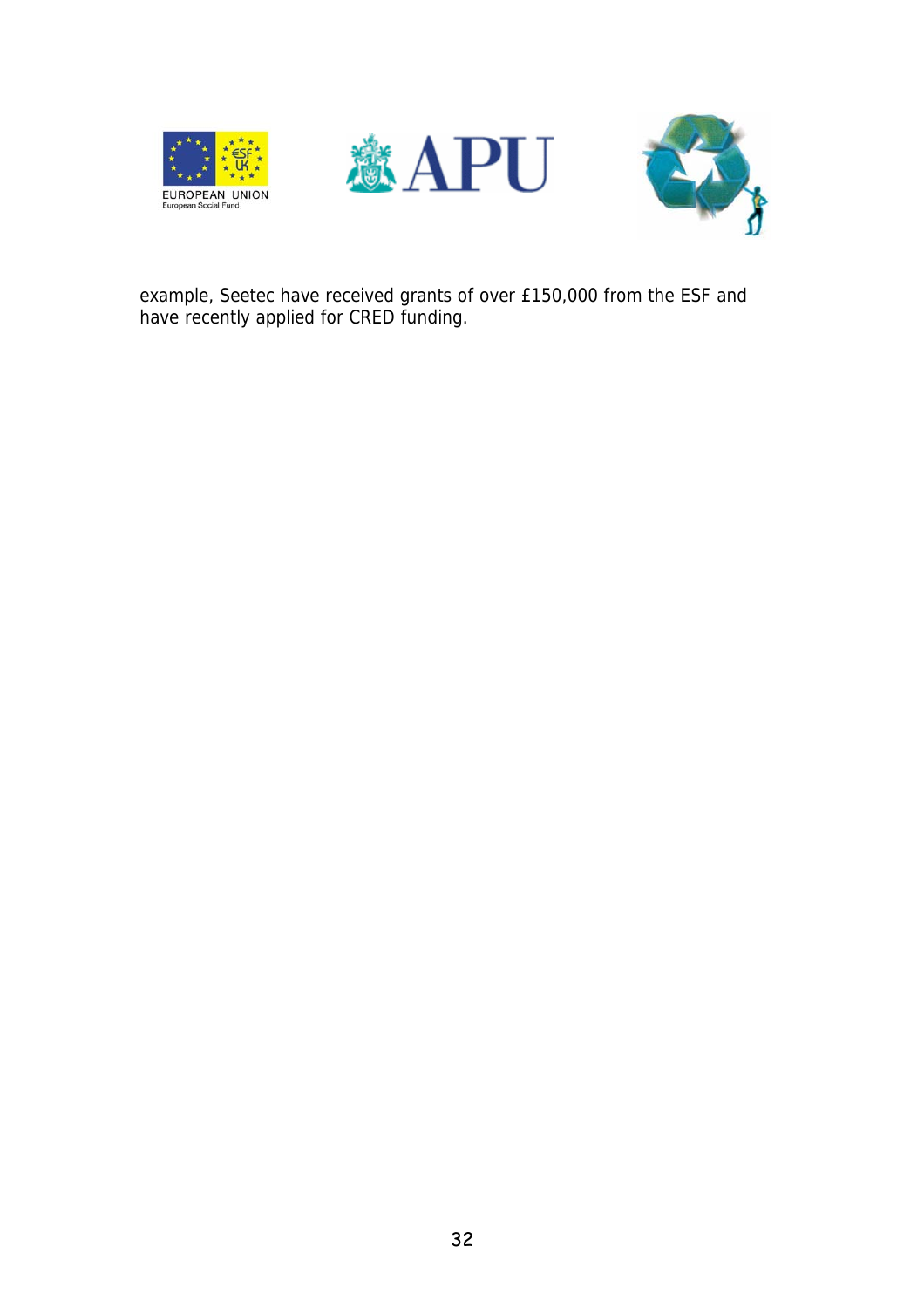





# Table 2

## Breakdown of Costs for an IT Reuse/Recycling Scheme

|                       | Cost    | Income  |
|-----------------------|---------|---------|
|                       |         |         |
| Overheads             | 117,000 |         |
| Tutoring              |         | 12,000  |
| UK Sales (200 units)  |         | 26,000  |
| <b>VAT</b>            | 6,650   |         |
| Exports (2000 units)  |         | 64,000  |
| <b>VAT</b>            | 11,200  |         |
| Fee from manufacturer |         | 33,000  |
|                       |         |         |
| <b>Totals</b>         | 134,850 | 135,000 |
|                       |         |         |

Notes:

Based on current operations at Millrace IT, Chelmsford, employing staff of 5. Tutoring: 780 hrs at rate of £15.38 per hour

VAT may not be payable on charitable exports. If it is, it may be preferable to split the enterprise so as to form units trading below the current £55,000 per year VAT threshold

Digital Links International, the charity accepting PCs, has these minimum criteria:

- Pentium 1 or II processor (P166 to P350 MHz)
- 64 Mb of RAM
- 1.2 Gb 4 Gb Hard Drive
- 14" Monitor
- Keyboard & Mouse

Fee from manufacturer assumes £15 could be obtained per unit (2,200 units).

From DTI reports [1], the average weight of IT equipment can be calculated as ca. 16 kg per unit. The 9730 tonnes of IT WEEE estimated to be available in Essex then translates to ca. 600,000 units. If 75% of this is considered to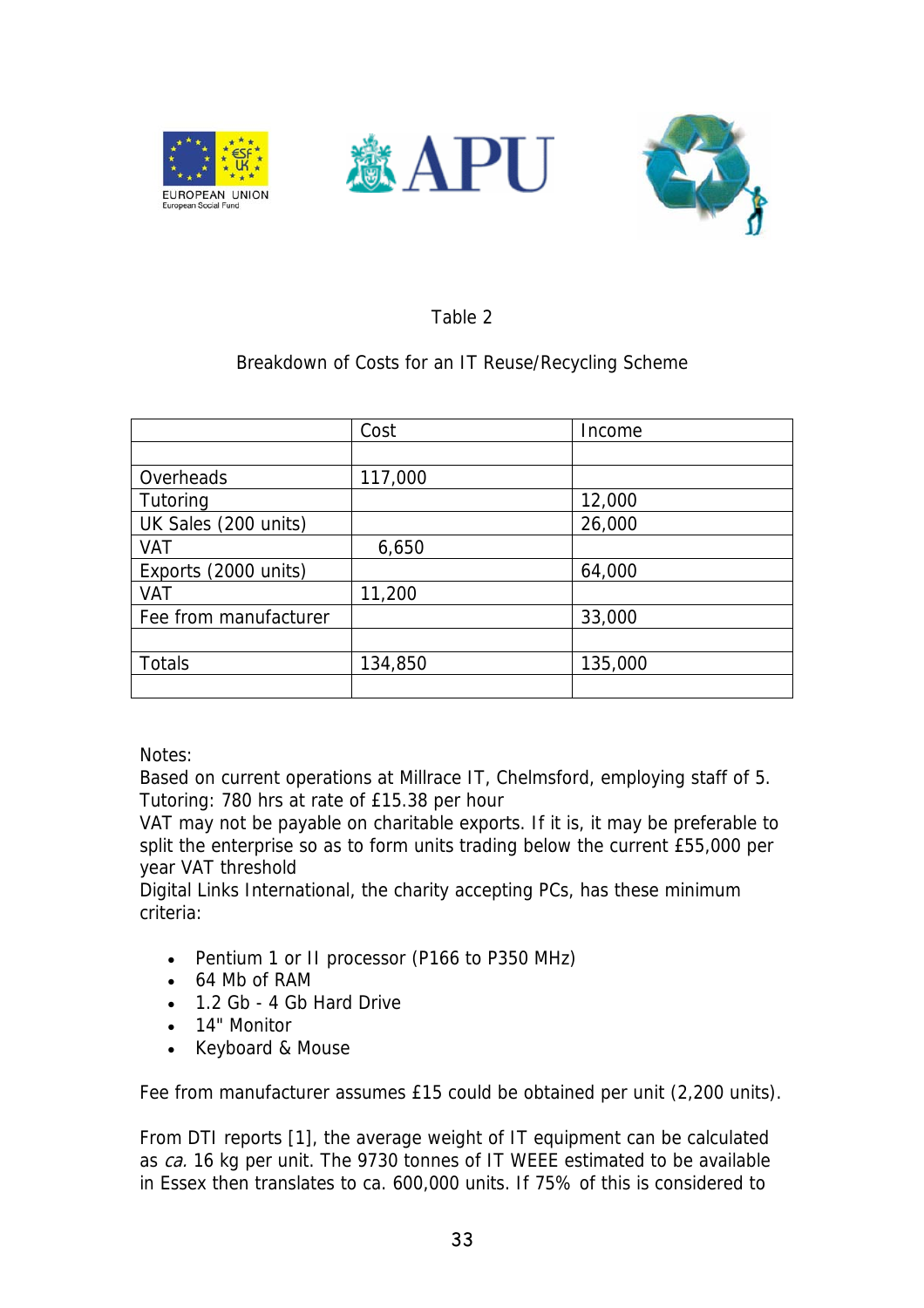





be commercial, this leaves ca. 150,000 domestic units. If 50% of these are PCs and 20% of these are suitable for refurbishment, it can be roughly estimated that 22,000 PCs are available for re-use – enough for ca. 10 social enterprises similar to Millrace IT, each exporting 2000 units and selling 200 to the UK market. If Commercial IT were included this figure would quadruple to 40 enterprises so re-use and recycling of just 10% of the total estimated quantity available would provide jobs for 20 people. In Cambridge one enterprise could be set up for domestic and commercial waste, assuming 10% of the estimated quantity available was used and for the Eastern Region, the figures are domestic:  $3$ , commercial + domestic: 13. The current recycling rate of IT is estimated to be only between 5 to 15% [1,19] compared to the WEEE directive target for recovery of 75% and recycling of 65% so far more opportunities than these could exist.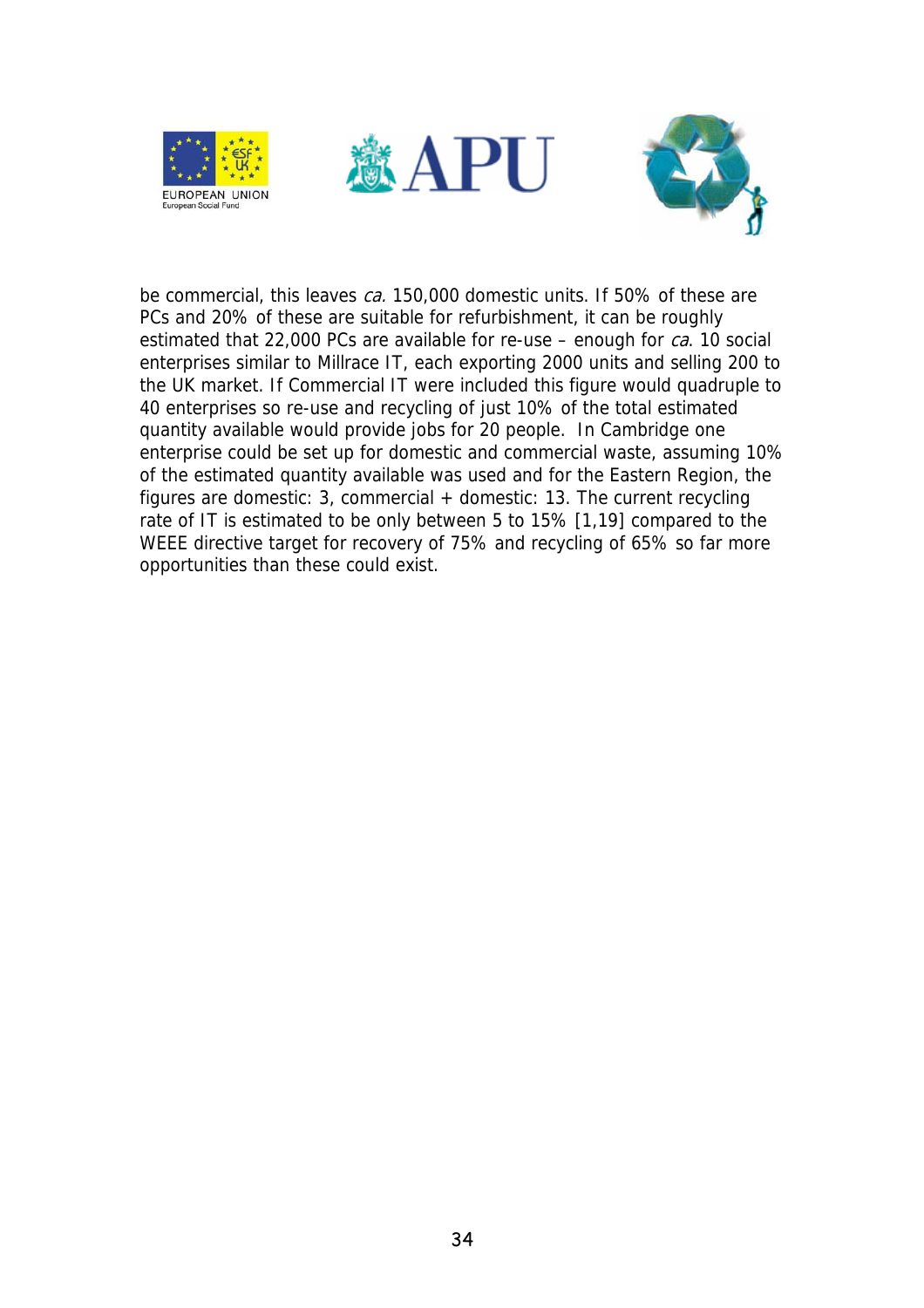





#### **Appendix 3**

Recyclers for Refrigeration Equipment

The following companies have received or have applied to receive their licence from the Environment Agency to recycle fridges:

#### **European Metal Recycling Ltd**

Sirius House, Delta Crescent, Westbrook, Warrington, WA5 7NS Phone: 01925 715400, Fax: 01925 713470

#### **Overton Recycling Ltd**

Unit B1 Cradley Industrial Park, Overend Road, Cradley Heath, Birmingham, B64 7DW Phone: 0121 5859885, Fax: 01384 633470

#### **Sims Recycling Solutions**

Northside, South Dock, Alexander Dock, Newport, Gwent, NP20 2WE Phone: 01633 261 959, Fax: 01633 261 951, pwake@uk.sims-group.com

Other recyclers involved to some extent with fridges:

#### **Aquaforce Special Waste Ltd**

Unit 9, Sprint Industrial Estate, Station Road, Four Ashes, Wolverhampton, West Midlands, WV10 7DB Phone: 01902 198 599, Fax: 01902 798 690

#### **Cleanaway Ltd**

The Drive, Warley, Brentwood, Essex, CM13 3BE Phone: 01277 234567, Fax: 01277 230067

#### **Connell Group**

Mossdown Road, Oldham, Lancashire, OL2 6HS Phone: 01706 845 666, Fax: 01706 846683

#### **European Metal Recycling Ltd**

Sirius House, Delta Crescent, Westbrook, Warrington, WA5 7NS Phone: 01925 715400, Fax: 01925 713470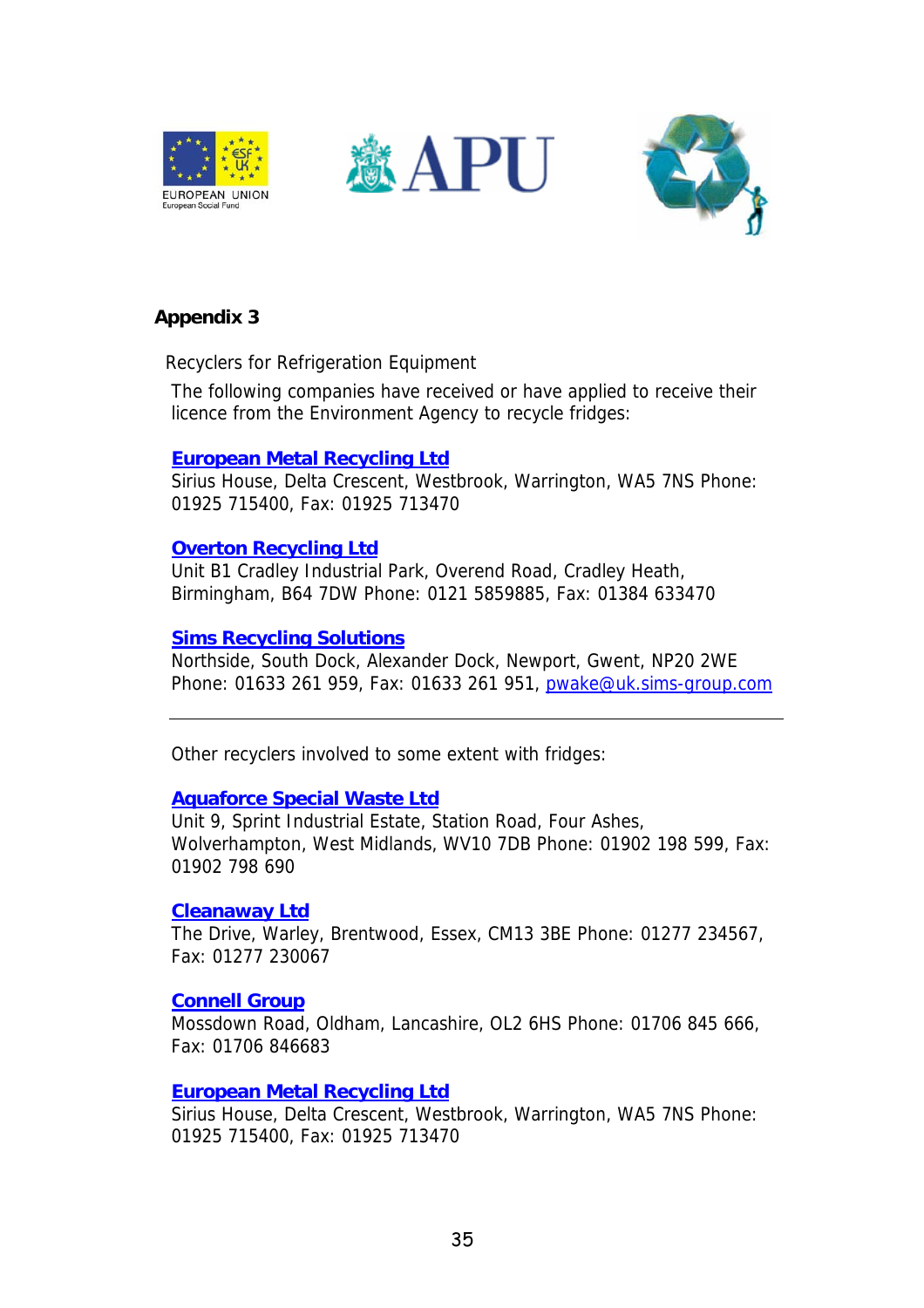





#### **John Hornby & Sons Ltd**

Old Crown Dye Works, Birkenshall Lane, Bradford, BD4 7PG Phone: 01484 652777, Fax: 01484 461460

#### **M.Baker Recycling Ltd**

Baring House, 6 Baring Crescent, Exeter, EX 1 1TL Phone: 01392 433 912, Fax: 01392 411 951, enquiries@mbakergroup.co.uk

#### **MDJ Light Bros Ltd**

Greystone Quarry, Southerham, Lewes, East Sussex, BN8 6JN Phone: 01273 476862, Fax: 01273 478936

#### **Overton Recycling Ltd**

Unit B1 Cradley Industrial Park, Overend Road, Cradley Heath, Birmingham, B64 7DW Phone: 0121 5859885, Fax: 01384 633470

#### **Polar Recycling Ltd**

The Old Coal Depot, Wallasey Bridge Road, Birkenhead, Merseyside, CH41 7BA Phone: 0151 6530733, Fax: 0151 6512121

#### **Shanks Group Ltd**

Corporate Head Office, Astor House, Station Road, Bourne End, Bucks, SL8 5YP Phone: 01628 524523, Fax: 01628 524114

#### **Sims Recycling Solutions**

Northside, South Dock, Alexander Dock, Newport, Gwent, NP20 2WE Phone: 01633 261 959, Fax: 01633 261 951, pwake@uk.sims-group.com

#### **Swindon Borough Council**

Civic Offices, Euclid Street, Swindon, SN1 2JH Phone: 01793 463000

#### **Tag Hygiene Services Ltd**

Kirkburn Manor, Main Street, Kirkburn, Driffield, YO25 9DU Phone: 01377 229 068, Fax: 01377 229 071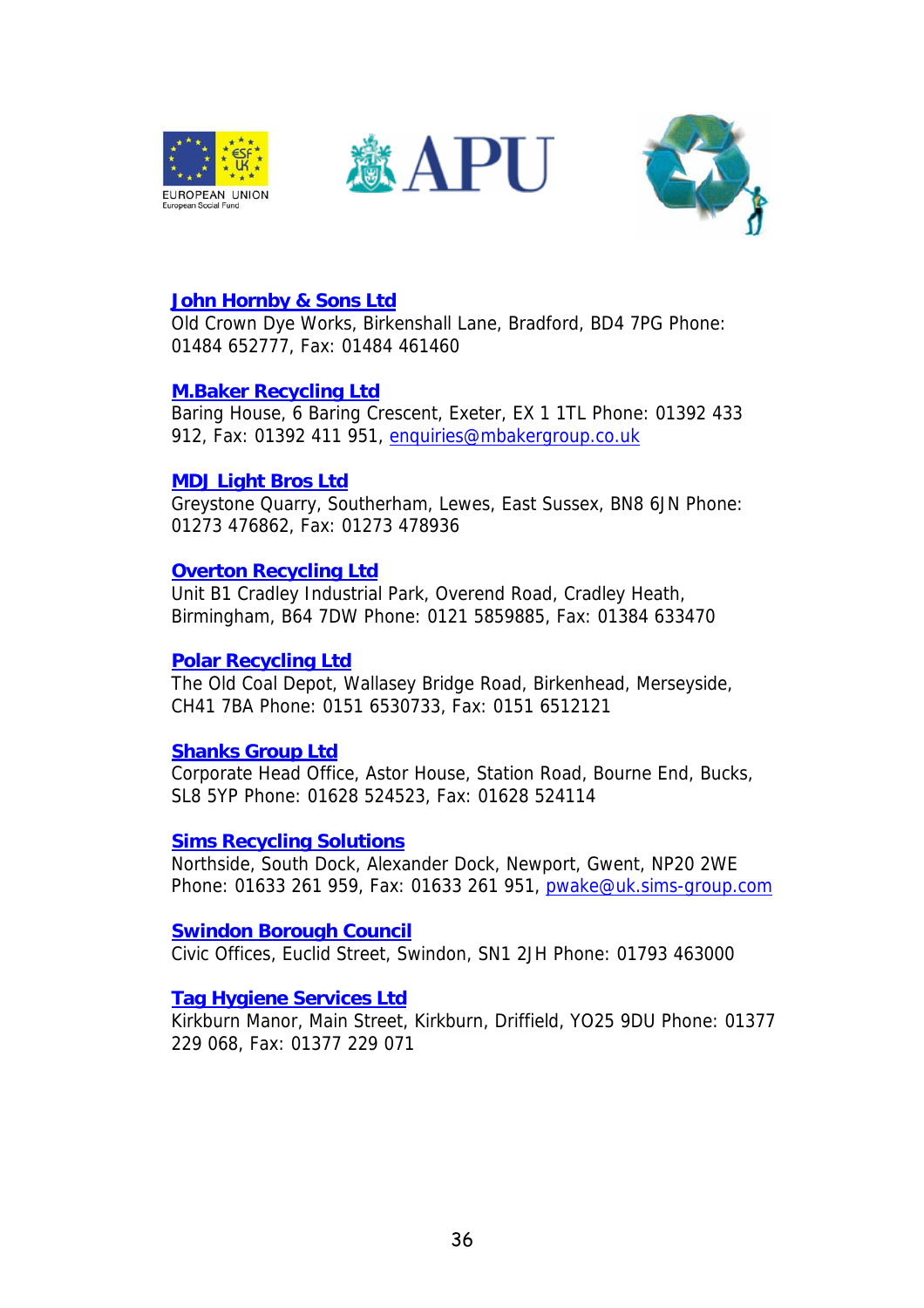





## **Appendix 4.**

Further Details of the Waste Electrical and Electronic Equipment Directive (WEEE) 2002/96/EC and Restrictions of the use of certain Hazardous Substances in electrical and electronic equipment Directive (RoHS) 2002/95/EC.

# **Definition of WEEE:**

The WEEE directive defines Electrical and Electronic Equipment (EEE) as "equipment which is dependent on electric currents or electromagnetic fields in order to work properly and equipment for the generation, transfer and measurement of such currents and fields falling under the categories set out in the Annex1A (Appendix 1 in this report) and designed for a voltage rating not exceeding 1000 V for ac and 1500 V for dc".

#### **Timetable:**

13 February 2003 Directives published. Summer 2004 Regulations laid by members states. Summer 2004 Producers to commence registration. 13 August 2005 Producer responsibility for financing commences alongside retailer take-back. 1 July 2006 RoHS substance ban commences. 31 December 2006 Collection and recycling targets to be achieved.

WEEE is an environmental directive to achieve only minimum objectives and may be extended in each state. RoHS is a single-market directive. Under the EU WEEE and RoHS Directives, you are deemed as the Producer if you: manufacture within the EU, import into the EU products that have been manufactured outside the EU, market the product under your own brand name, wherever it is manufactured. (E.g. B&Q Power Tools.)

The Waste Electrical and Electronic Equipment Directive (WEEE) aims to minimise the impacts of electrical and electronic equipment on the environment during their life times and when they become waste. It applies to a huge spectrum of products. It encourages and sets criteria for the collection, treatment, recycling and recovery of waste electrical and electronic equipment. It makes producers responsible for financing most of these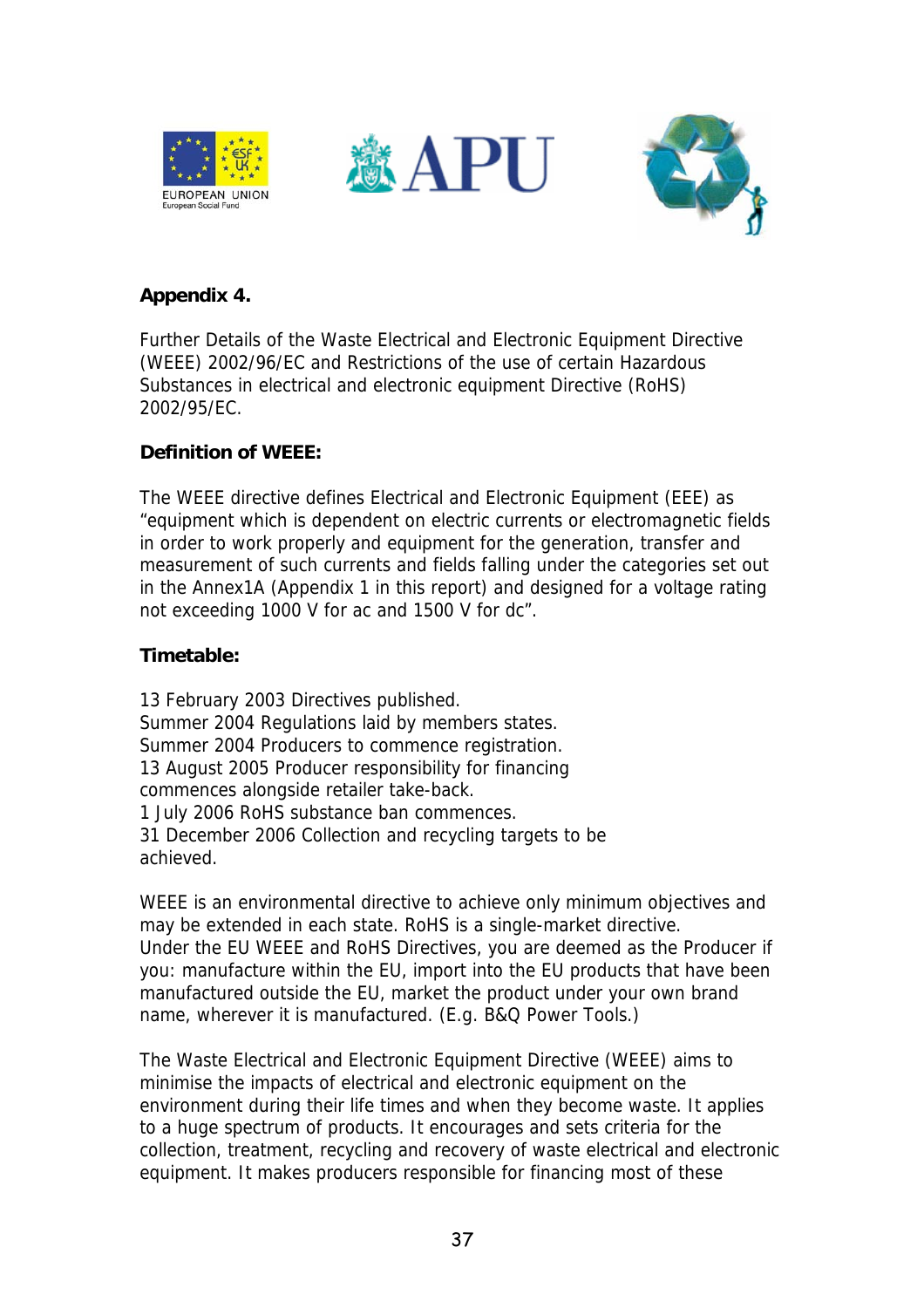





activities (producer responsibility). Private householders are to be able to return WEEE without charge. Retailers have obligations to provide services to take back old electrical and electronic equipment on purchase of replacement goods or fund an equivalent service.

The Restriction of Hazardous Substances (RoHS Directive) will ban the placing on the EU market of new electrical and electronic equipment containing more than agreed levels of lead, cadmium, mercury, hexavalent chromium, polybrominated biphenyl (PBB) and polybrominated diphenyl ether (PBDE) flame retardants from 1 July 2006. There are a number of exempted applications for these substances. RoHS takes its scope broadly from the WEEE Directive. Manufacturers will need to ensure that their products - and their components - comply in order to stay on the Single Market. If they do not, they will need to redesign products.

#### **Details of WEEE Directive requirements**

Collection: A collection target for household WEEE of 4 kg per head of population per annum to be achieved by 31 December 2006.

Recovery: Setting of minimum recovery and recycling targets according to product category. Targets divided into overall recovery element, of which a certain amount must be achieved through recycling, component or substance re-use remainder could be incineration with energy production or equivalent. Targets range from 50% - 80% to be reached by 31 December 2006.

Financing: Producers to pay for collection (from centralised points), treatment and recovery/recycling of household WEEE from 13 August 2005. Producers must provide a guarantee that waste will be managed for products they place on the market after 13 August 2005. Products put on the market before 13 August 2005 are to be financed proportionally by producers, through collective schemes. Business to business WEEE to be dealt with by producers where replacements, users responsible in other cases. Costs may be shown to consumers for up to 8-10 years from 13 August 2005.

Treatment: Removal of all fluids and certain substances (e.g. lead, mercury) and components that contain them. To be carried out by permitted operators. Premises must have adequate storage facilities (i.e. weatherproof and with impermeable floors etc) for removed substances and components. Possible derogation from permitting for small businesses (subject to